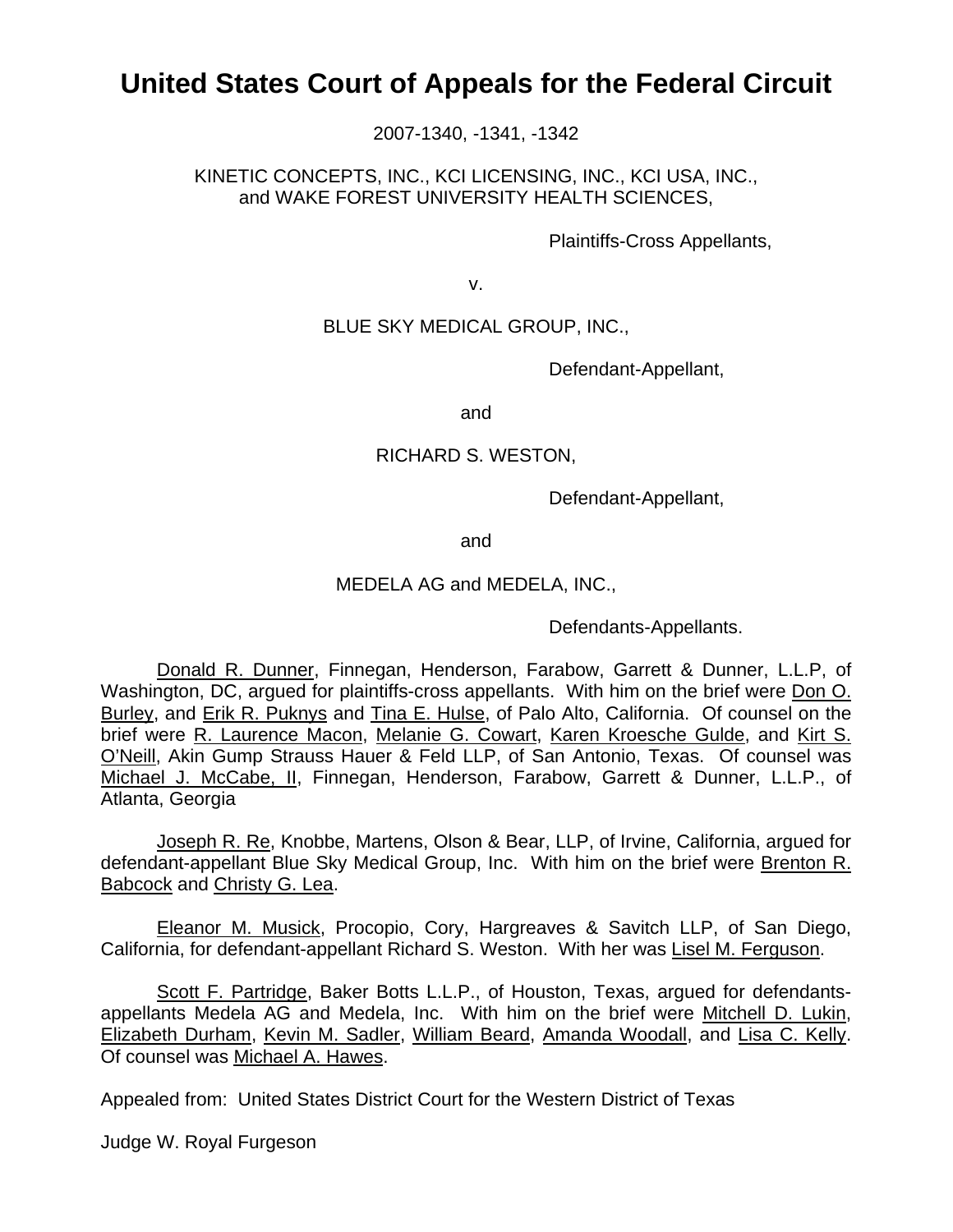# **United States Court of Appeals for the Federal Circuit**

2007-1340, -1341, -1342

KINETIC CONCEPTS, INC., KCI LICENSING, INC., KCI USA, INC., and WAKE FOREST UNIVERSITY HEALTH SCIENCES,

Plaintiffs-Cross Appellants,

v.

## BLUE SKY MEDICAL GROUP, INC.,

Defendant-Appellant,

and

## RICHARD S. WESTON,

Defendant-Appellant,

and

MEDELA AG and MEDELA, INC.,

Defendants-Appellants.

Appeals from the United States District Court for the Western District of Texas in case no. 03-CV-0832, Judge W. Royal Furgeson, Jr.

DECIDED: February 2, 2009

Before BRYSON, DYK, and PROST, Circuit Judges.

\_\_\_\_\_\_\_\_\_\_\_\_\_\_\_\_\_\_\_\_\_\_\_\_\_\_

 $\frac{1}{2}$  , and the set of the set of the set of the set of the set of the set of the set of the set of the set of the set of the set of the set of the set of the set of the set of the set of the set of the set of the set

Opinion for the court filed by Circuit Judge PROST. Dissenting opinion filed by Circuit Judge DYK.

PROST, Circuit Judge.

Defendants Medela, Inc. and Blue Sky Medical Group, Inc. appeal the denial of

their motion for judgment as a matter of law on obviousness and their alternative motion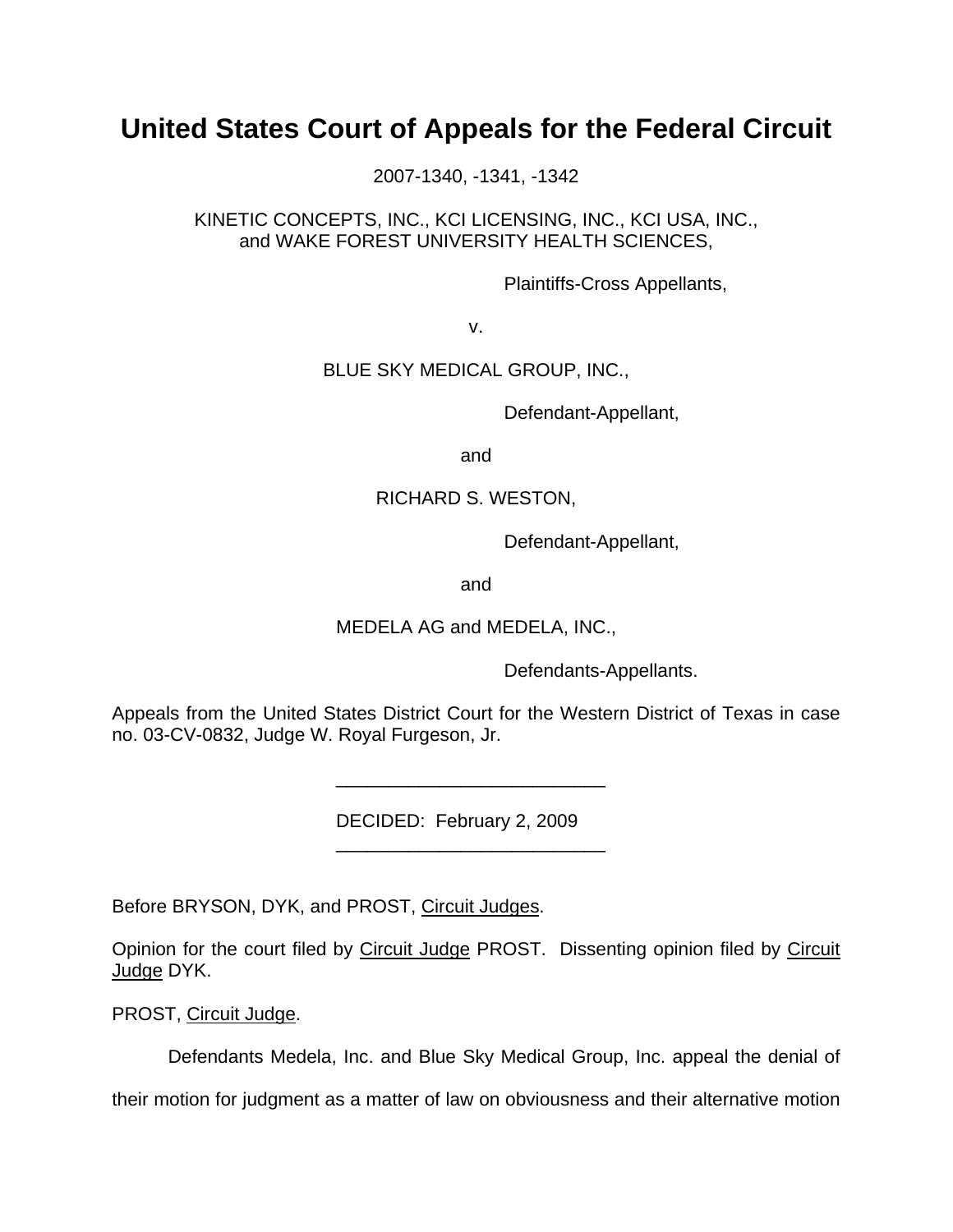for a new trial on obviousness. They also appeal the district court's claim construction and failure to declare several claim terms indefinite. Plaintiff Kinetic Concepts, Inc. cross-appeals the denial of its motion for judgment as a matter of law on infringement and its alternative motion for a new trial on infringement.

For the reasons set forth below, we affirm.

#### I. BACKGROUND

Kinetic Concepts, Inc., KCI Licensing, Inc., KCI USA, Inc., and Wake Forest University Health Sciences (collectively, "KCI") brought suit against Medela AG, Medela, Inc., Richard Weston, and Blue Sky Medical Group, Inc. (collectively, "Defendants"), alleging infringement of U.S. Patent Nos. 5,636,643 ("'643 patent") and 5,645,081 ("'081 patent"), as well as claims of false advertising, unfair competition, and conspiracy. Defendants responded with counterclaims alleging that the asserted patents were invalid and unenforceable. After a six week trial in the United States District Court for the Western District of Texas, the jury returned a verdict that the asserted patents were not shown to be invalid, unenforceable, or infringed. The jury also found against KCI on its false advertising, unfair competition, and conspiracy claims.

After trial, Defendants filed a motion for judgment as a matter of law ("JMOL") that the asserted claims are invalid as obvious under 35 U.S.C. § 103. In the alternative, Defendants requested a new trial on obviousness. KCI filed its own motion for judgment as a matter of law on infringement, or in the alternative, requested a new trial on infringement. The district court denied each of these motions.

Defendants now appeal the district court's denial of their JMOL motion on obviousness, arguing that under a proper claim construction no reasonable juror could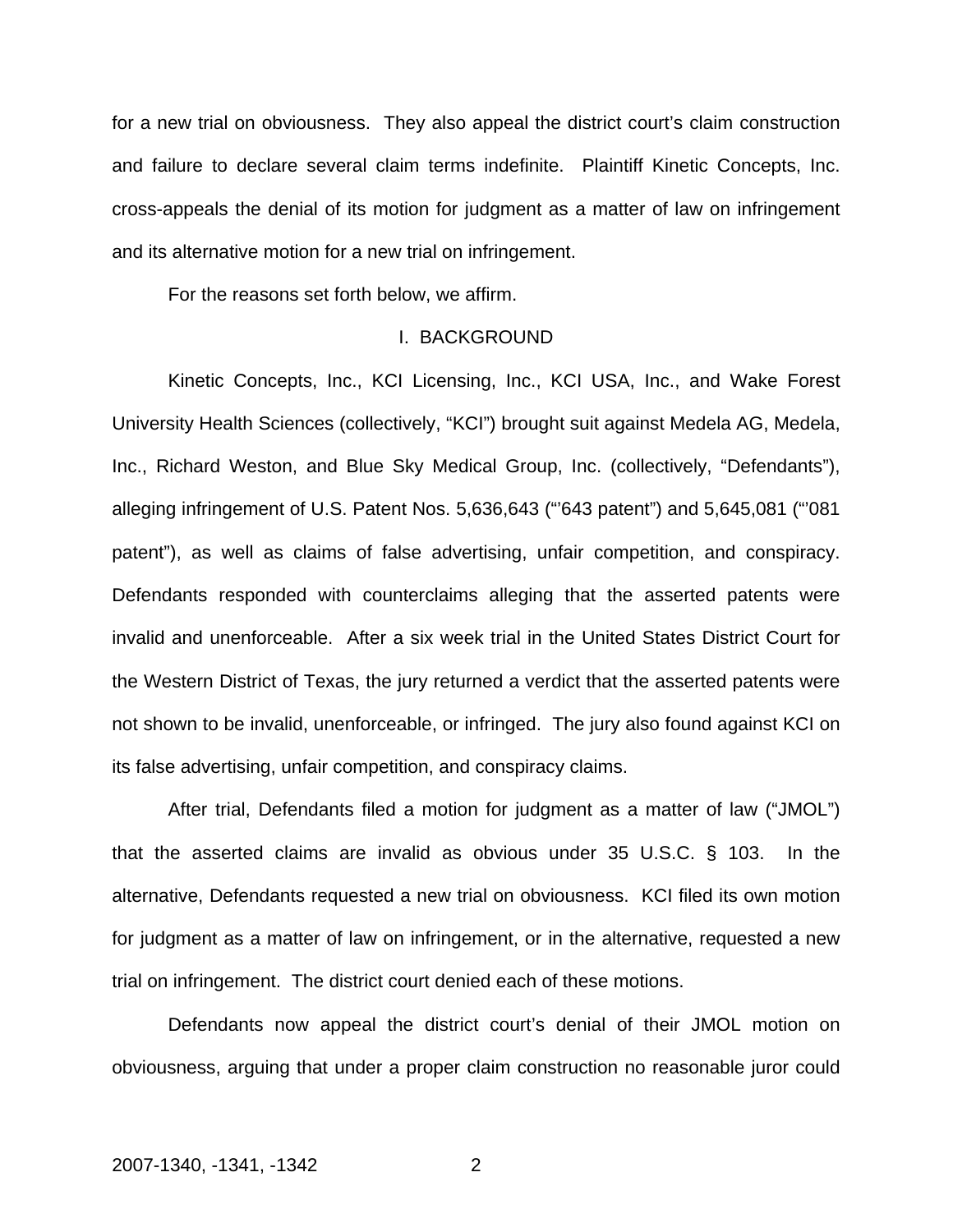have found that the prior art did not render the asserted patents invalid. In the alternative, Defendants ask us to order a new trial on obviousness because the Supreme Court's decision in KSR International Co. v. Teleflex Inc., 550 U.S. 398 (2007), effected a supervening change in the law that retroactively rendered the jury instructions on obviousness erroneous. They also appeal the district court's determination that "selected stage of healing," "reduction in bacterial density in the wound by at least 50%," and "screen for prevention of overgrowth" are not indefinite claim limitations. KCI cross-appeals alleging that the district court erred by denying its motion for JMOL of infringement, and alternatively, requests a new trial on infringement because Defendants presented a "practicing the prior art" defense, compared the accused product to KCI's product, and engaged in "class warfare" before the jury.

We have jurisdiction under 28 U.S.C. § 1295(a)(1).

## A. The Asserted Patents

 The patents at issue relate to treating difficult-to-heal wounds by applying suction, which is referred to in the patents as "reduced pressure" or "negative pressure." Claims 1 and 11 of the '643 patent, with emphases added, are illustrative:

1. An appliance for administering a reduced pressure treatment to a would [sic] comprising:

- (a) an impermeable cover adapted to cover and enclose the wound and adapted to maintain reduced pressure at the site of the wound;
- (b) a seal adapted to seal said cover to tissue surrounding the wound;
- (c) reduced pressure supply means for connection to a source of suction, said reduced pressure supply means cooperating with said cover to supply said reduced pressure beneath said cover; and
- (d) a screen adapted to prevent overgrowth of wound tissue, said screen being located between said wound and said cover.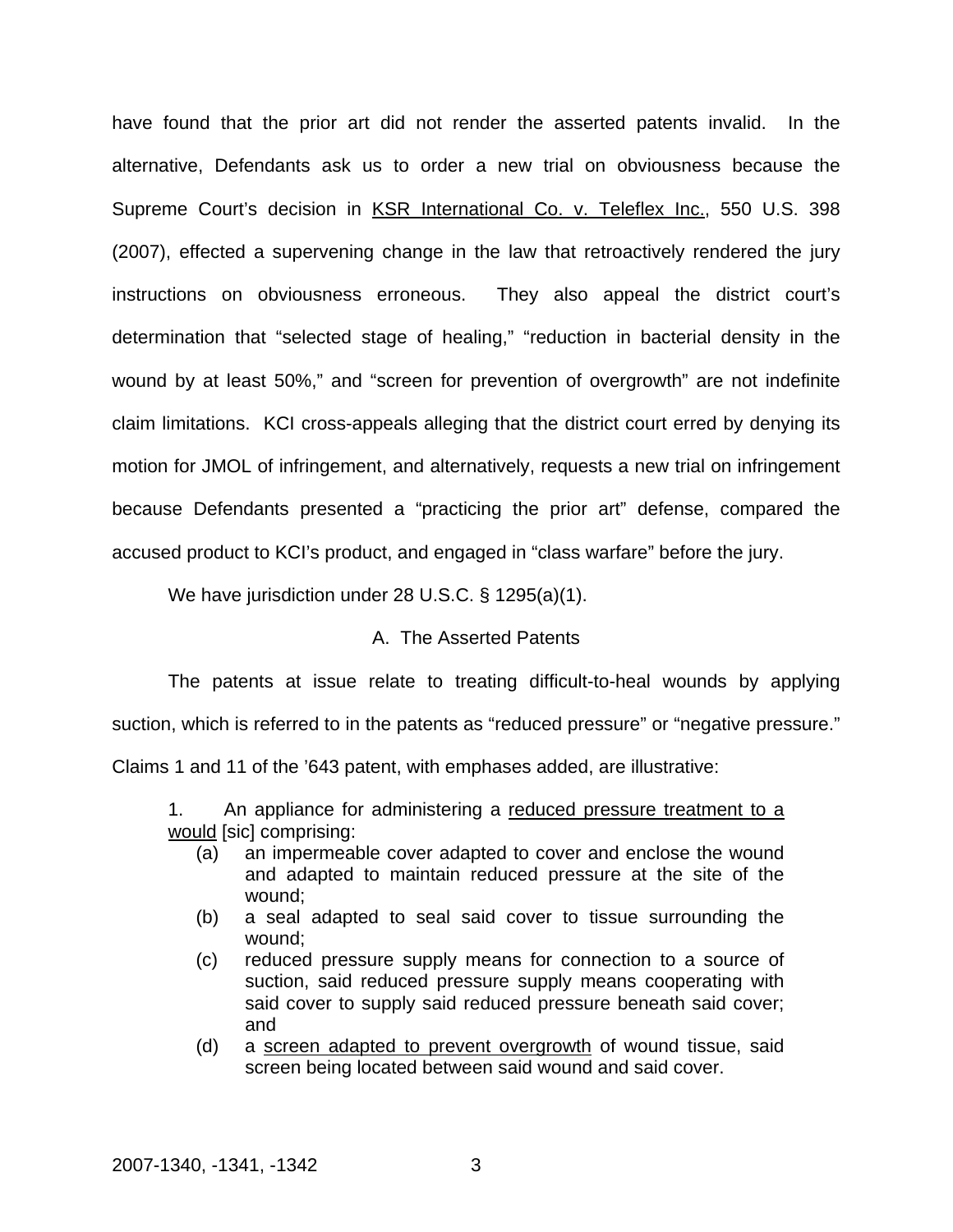- 11. A method treating a wound comprising the steps of:
	- (a) applying a reduced pressure to the wound, wherein said applying step comprises the steps of:
		- (i) placing a porous screen over the wound;
		- (ii) locating an impermeable cover over the wound, said cover having a suction port;
		- (iii) sealing the periphery of said impermeable cover to tissue surrounding the wound; and
		- (iv) operably connecting said suction port with a vacuum system for producing said reduced pressure; and
	- (b) maintaining said reduced pressure until the wound has progressed toward a selected stage of healing.

In addition to claims 1 and 11, KCI asserted claims 2, 3, 6, 7, 8, 12, 13, 14, 16, 26, 27, 28, 29, and 32 of the '643 patent. KCI also asserted claims 1, 3, 5, 8, 9, 11, 12, 13, 27, 31, 33, 36, 37, 54, 56, 58, 61, 62, 64, 65, and 66 of the '081 patent.

The issues on appeal focus on six limitations, at least one of which is present in each of the asserted claims. First, each of the asserted claims in both the '081 and '643 patents requires using "reduced" or "negative" pressure to "treat a wound" or "facilitate the healing of a wound," either as part of the preamble<sup>[1](#page-4-0)</sup> or the body of the claim. Second, there is a "screen" or "screen means" limitation in each asserted claim of the '081 patent and claims 1, 2, 3, 11, and 12 of the '643 patent. Third, claims 12, 27, 33, 36, 37, 65, and 66 of the '081 patent and claims 13, 14, 28, and 29 of the '643 patent have limitations requiring the use of intermittent suction. Fourth, an "impermeable cover" limitation is present in claims 1, 2, 3, 6, 7, 8, 11, 12, 16, 26, 27, and 28 of the '643 patent.<sup>[2](#page-4-1)</sup> Fifth, claims 11, 12, 29, and 32 of the '643 patent contain a limitation

<span id="page-4-0"></span> <sup>1</sup>  $1$  The parties concede that the preambles are limiting with respect to this limitation.

<span id="page-4-1"></span><sup>2</sup> Defendants argue that impermeable covers were well known by persons of ordinary skill in the art. However, as discussed below, KCI presented substantial evidence that the prior art did not teach or suggest the "treating a wound with negative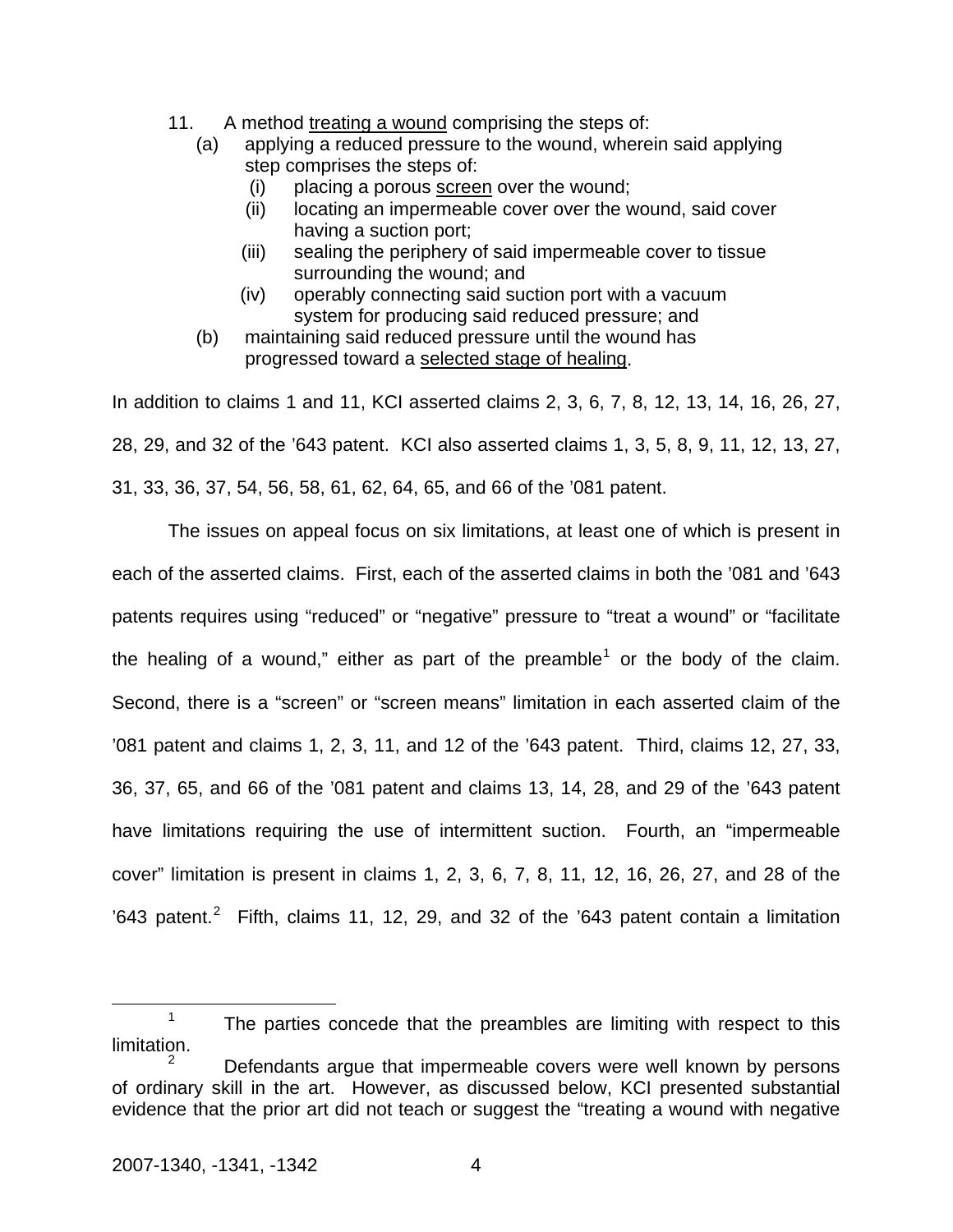requiring treating toward a "selected stage of healing." Finally, claim 32 of the '643 patent recites "a reduction in bacterial density in the wound by at least 50%."

## B. Claim Construction

 The parties have devoted significant attention to the construction of "treating a wound" and "facilitating the healing of wounds." Defendants argued before the first claim construction order that "treating a wound," as used in claim 13 of the '643 patent, should be construed as "giving medical care to an injury," or in the alternative, "giving medical care to (1) trauma to any of the tissues in the body, especially that caused by physical means and with interruption of continuity [or] (2) a surgical incision." Kinetic Concepts, Inc. v. Blue Sky Med. Corp., No. 03-CV-0832, at 5 (W.D. Tex. June 28, 2005) ("Order Construing Patent '643 Terms") (alteration in original). In response, KCI argued that "treating a wound" should be construed to mean "treating tissue damage to the surface of the body, including the epithelial and subcutaneous layers," or in the alternative, should not be construed because the jury would have no difficulty understanding the phrase's ordinary meaning. Id. at 5-6; Pl.'s Br. on Claim Construction 8-10, Kinetic Concepts, Inc. v. Blue Sky Med. Corp., No. 03-CV-0832 (W.D. Tex. Mar. 7, 2005). In its first claim construction order, the district court construed the term "according to its plain and ordinary meaning as 'giving medical care to an injury.'" Order Construing Patent '643 Terms at 7.

 After a Markman hearing on November 14, 2005, the district court issued a second claim construction order construing terms from the '643 and '081 patents. Kinetic Concepts, Inc. v. Blue Sky Med. Corp., No. 03-CV-0832 (W.D. Tex. Jan. 24,

pressure" limitation, which was present in each of the asserted claims. Therefore, it is

 $\overline{a}$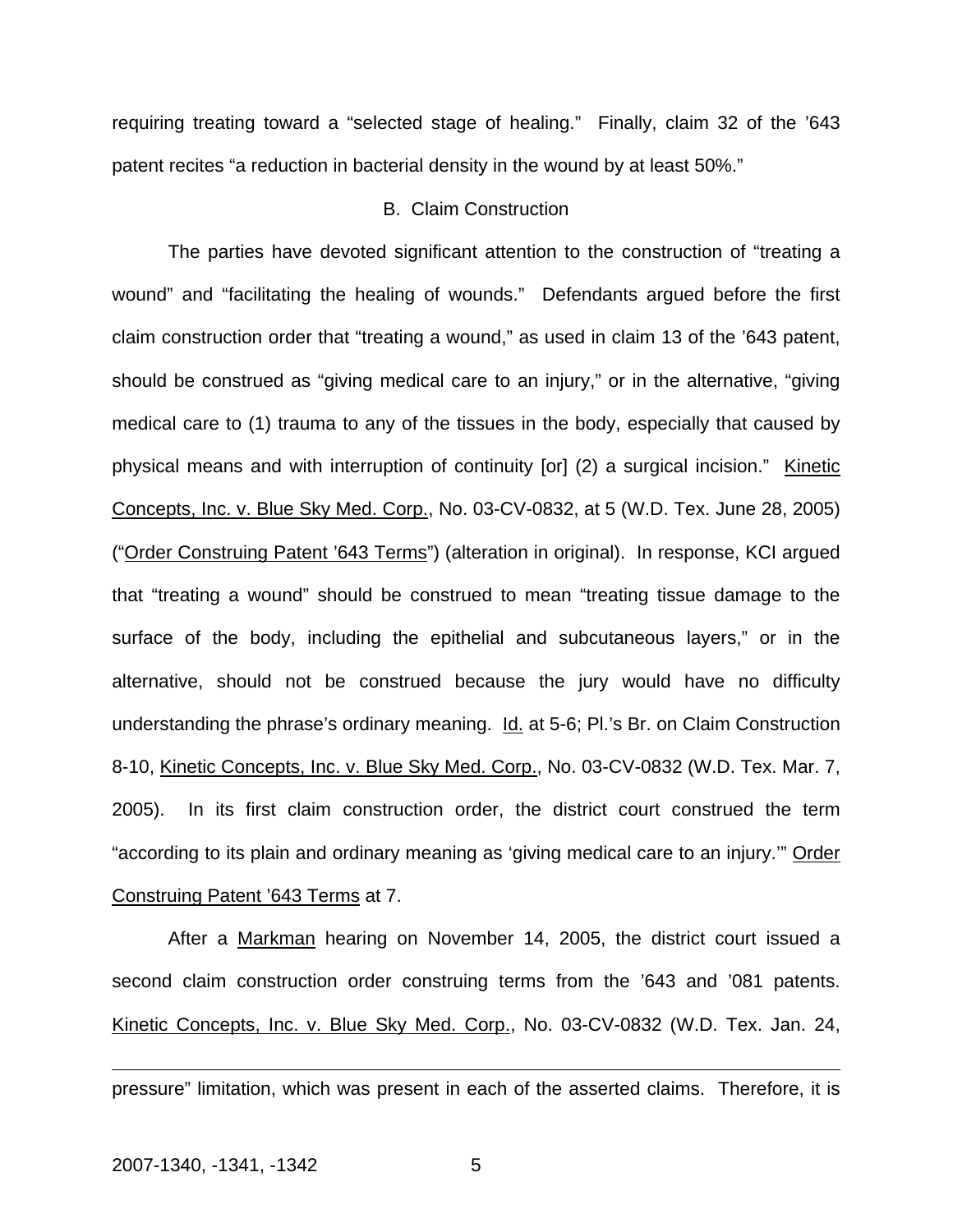2006) ("Order Construing Patents '643 and '081 Claim Terms"). In this order, the court relied on its previous construction of "wound" as "injury" and construed "facilitating the healing of wounds" to mean "facilitating the healing of injuries." Id. at 9.

 In the middle of the trial, however, the district court suggested vacating the construction of "wound" in light of the fact that the parties had yet to use the word "injury" in front of the jury. After clarifying on the record that neither party was waiving its right to appeal, the court issued an order vacating its construction of "wound." Kinetic Concepts, Inc. v. Blue Sky Med. Corp., No. 03-CV-0832 (W.D. Tex. June 29, 2006) ("Second Amended Order Construing Patent '643 and '081 Claim Terms"). As a result, "treating a wound" was construed to mean "giving medical care to a wound." Id. At trial, the jury was given this construction of "treating a wound," but was not instructed on the meaning of "facilitating the healing of wounds."

 The construction of the "screen" limitation is also relevant to this appeal. The district court construed this term to mean "a porous material that applies a counteracting force to granulation tissue to stop growth of granulation tissue above the level of skin surrounding the wound, the porous material being positioned at the wound within the sealing means." Order Construing Patents '643 and '081 Claim Terms at 16-17.

## C. The Prior Art

 At trial, Defendants presented several prior art references that are relevant to this appeal. These include the Chariker-Jeter publications, the Chariker-Jeter prior uses, the Svedman article, the Johnson article, and the Davydov publications. KCI distinguished each of these references by arguing to the jury that they did not teach

unnecessary for us to address the "impermeable cover" limitation.

 $\overline{a}$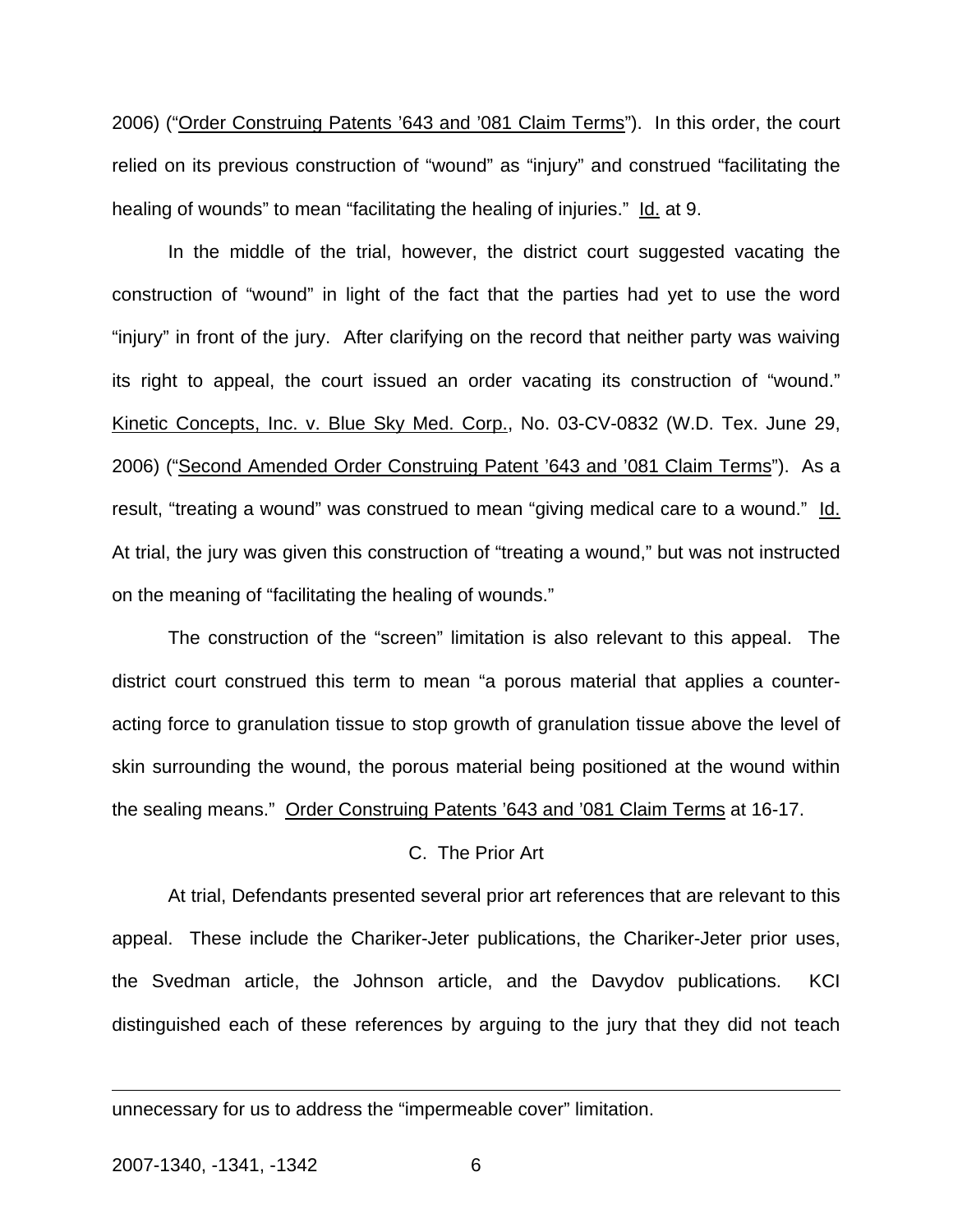"treating a wound with negative pressure" and thus could not render the claimed invention obvious.

 The Chariker-Jeter prior art presented at trial included a journal article, a book chapter, testimony from Dr. Chariker about public uses of the Chariker-Jeter system, and assorted presentation materials. The Chariker-Jeter system, as described by these references, was originally developed to treat certain wounds that were complicated by a hole in one of the patient's organs. Such a hole is commonly referred to as a "fistula." In broad terms, the system consists of lining the wound bed with gauze, placing one end of a tube in the wound, sealing a cover over the wound, and applying suction to the other end of the tube. Of the various Chariker-Jeter references, only one prior use, as described by Dr. Chariker in his testimony about the treatment of a patient, specifically disclosed using the Chariker-Jeter system on a wound that did not involve a fistula.

 The second piece of prior art relied on by Defendants at trial was the Svedman article. This article describes placing a dressing over a wound, connecting a solution to a tube at one end of the dressing, and applying suction to a tube at the other end of the dressing. The effect is that the solution flows through the dressing and across the surface of the wound.

Defendants' third piece of prior art was the Johnson article, which describes anchoring a skin graft in place, cutting several "pie crust incisions" in the graft, covering the graft with gauze, inserting a suction drain, covering the entire area with a dressing, and applying suction.

 The fourth and final piece of prior art was the Davydov reference, which consists of two articles that describe a treatment for infection in the mammary glands of nursing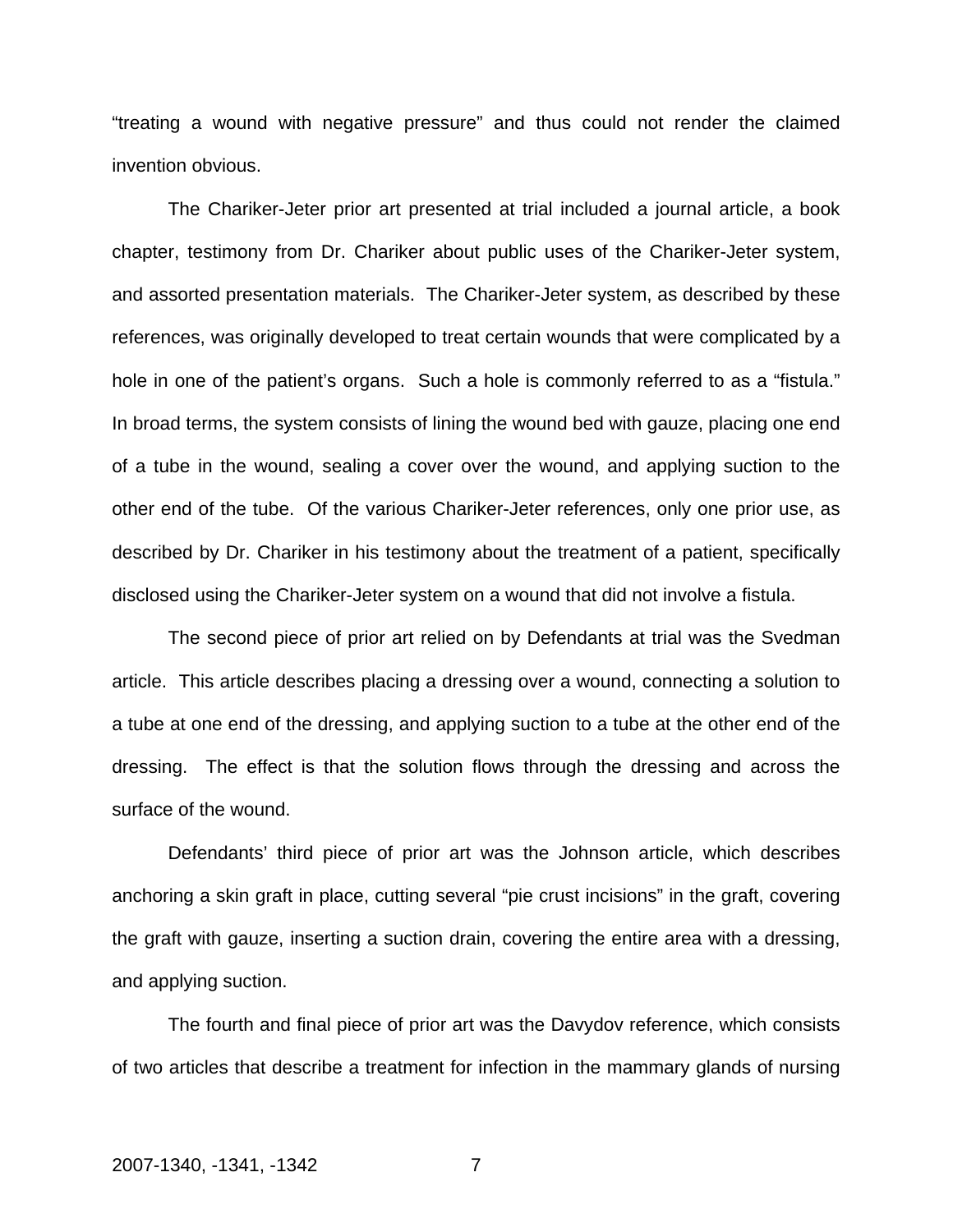women. The treatment method consists of making an incision in the breast, placing a glass cup over the incision, and applying suction to drain the pus and bacteria.

## II. DISCUSSION

 Defendants appeal the district court's denial of their motion for JMOL of obviousness, or in the alternative, their request for a new trial on obviousness. Defendants also appeal the district court's construction of "wound" and its failure to find several claim terms indefinite. KCI cross-appeals the district court's denial of its motion for JMOL of infringement, or, in the alternative, its request for a new trial on infringement. We address each issue in turn.

## A. Defendants' Motion for JMOL of Obviousness

The denial of a motion for JMOL is reviewed "under the law of the regional circuit where the appeal from the district court normally would lie." z4 Techs., Inc. v. Microsoft Corp., 507 F.3d 1340, 1346 (Fed. Cir. 2007) (quotations omitted). In the Fifth Circuit, JMOL "is appropriate only when a 'reasonable jury would not have a legally sufficient evidentiary basis to find for the party on that issue." Cambridge Toxicology Group, Inc. v. Exnicios, 495 F.3d 169, 179 (5th Cir. 2007) (quoting Fed. R. Civ. P. 50(a)(1)). "We must affirm unless there is no legally sufficient evidentiary basis for the jury's verdict." Lane v. R.A. Sims, Jr., Inc., 241 F.3d 439, 445 (5th Cir. 2001) (internal quotations omitted).

 Defendants allege several errors in the district court's treatment of its obviousness contentions. First, Defendants argue that the court's failure to construe "wound" prevented the jury from properly assessing whether the prior art was within the scope of the asserted claims. Second, Defendants argue that the district court erred by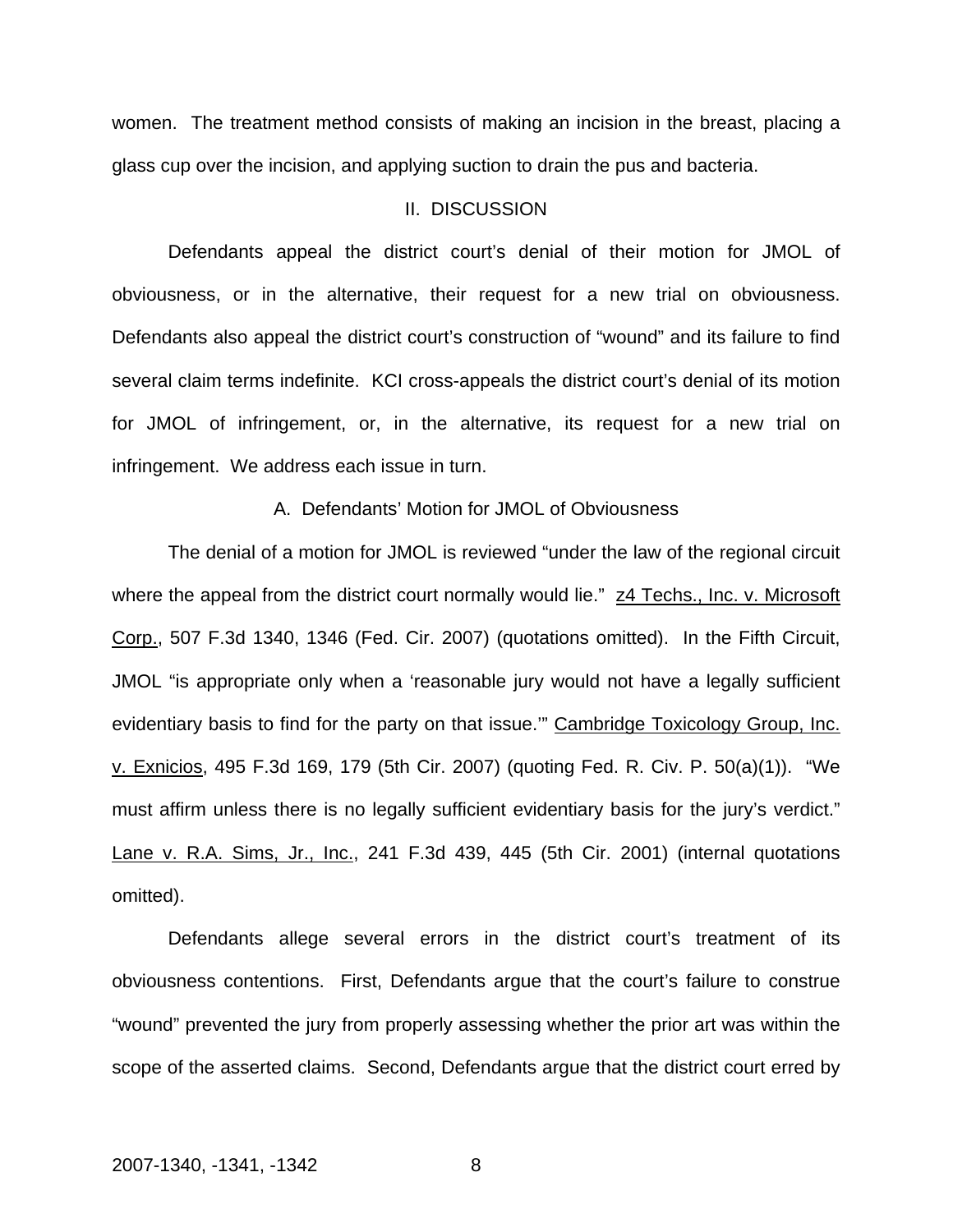finding that substantial evidence supported the jury's finding that the patents were not obvious. Finally, Defendants contend that the district court was required to conduct its own independent obviousness analysis and erred by simply reviewing the jury's verdict for substantial evidence. We address each argument in turn.

## 1. Construction of "Wound"

 Defendants argue that the district court erred by vacating its construction of "wound" when the term's meaning was critical to the obviousness inquiry. According to Defendants, this error allowed KCI to improperly avoid the prior art by arguing claim construction to the jury. Specifically, Defendants take issue with KCI's characterization at trial of the Chariker-Jeter, Svedman, Johnson, and Davydov references as "draining fistulae," "irrigating wounds," "immobilizing skin grafts," and "draining bodily fluids," respectively, as opposed to "treating wounds with negative pressure." Defendants' expert testified that under the plain and ordinary meaning of "wound," each of the prior art references disclosed "treating a wound with negative pressure." The effect of this, according to Defendants, was that the jury was improperly forced to choose between competing claim constructions offered by the experts.

Defendants ask us to adopt their proposed "plain and ordinary meaning" construction, taken from Stedman's Medical Dictionary: "(1) trauma to any of the tissues of the body, especially that caused by physical means and with interruption of continuity [or] (2) a surgical incision." They argue that the specification's use of broad language when describing the wounds that can be treated shows that the ordinary meaning, as defined in the dictionary, was intended. See '643 patent col.12 ll.41-42 ("Negative pressure appliances are useful for treating a variety of wounds."); id. col.13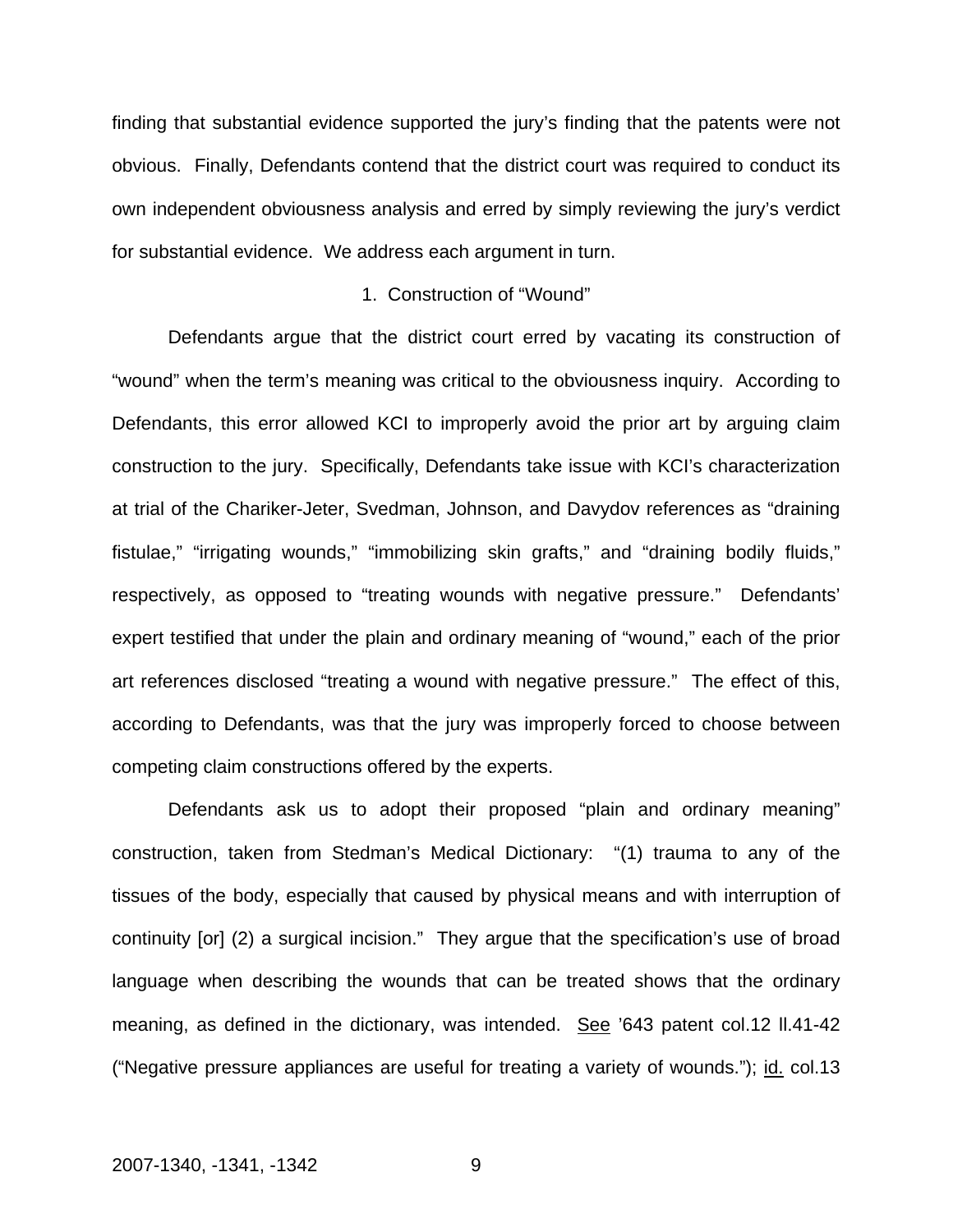ll.24-25 ("The present invention also includes a method of treating damaged tissue . . . ."). Additionally, Defendants cite the numerous examples in the '643 patent's specification that describe open wounds, infected wounds, burn wounds, skin graft and skin flap wounds, decubitus ulcer wounds, incisional wounds, chronic open wounds secondary to stasis ulcers, and wounds which respond to increased blood flow, to support their proposed construction.

KCI responds that any error resulting from the district court's failure to construe the "wound" phrases is harmless because Defendants' proposed construction is incorrect as a matter of law and the jury's verdict demonstrates that it adopted the correct construction. According to KCI, the correct construction of "wound" is "tissue damage to the surface of the body, including the epithelial and subcutaneous layers." KCI argues that while the specification may refer to a "variety of wounds," each and every example specifically described is a skin wound. Therefore, KCI alleges, the Stedman's Medical Dictionary definition is broader than the scope of the specification and cannot be used to define "wound" as used in the claims. Further, KCI notes that under Defendants' proposed construction, "wound" would include, in addition to fistulae, "conditions such as ruptured appendices and stomach ulcers" that the specification in no way suggests can be treated according to the claimed invention. Appellee's Br. 53.

As a threshold matter, it appears that the parties' dispute over the construction of "wound" only affects the Chariker-Jeter and Davydov references. At trial, KCI did not contest that "wounds" were the subject of both the Svedman and Johnson articles. For example, KCI's expert, Dr. Orgill, testified that, in the Johnson reference, "[t]he skin graft is closing the wound." J.A. 204,899. Similarly, Dr. Orgill described the Svedman article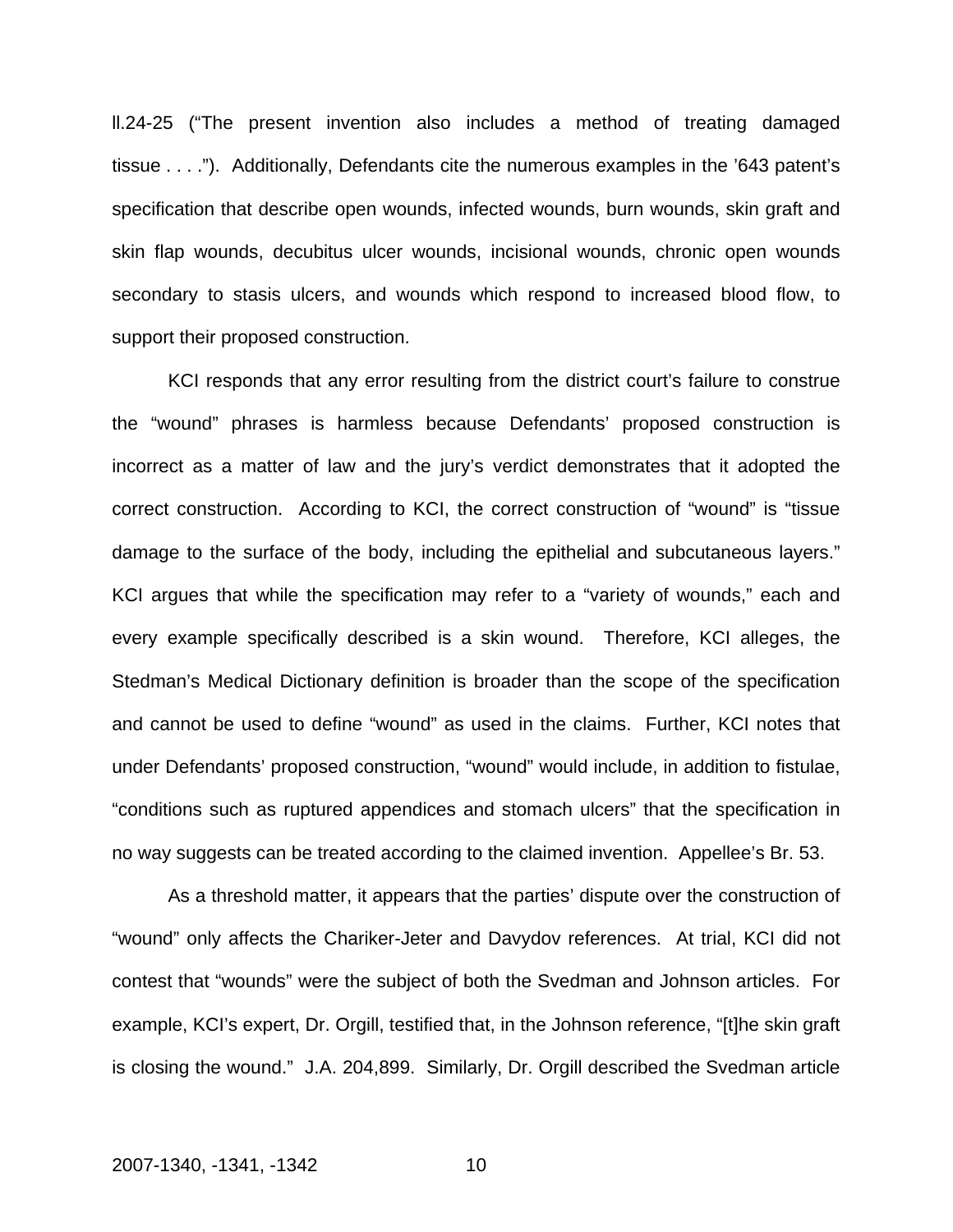as teaching "irrigation of a wound." J.A. 204,923. Therefore, the effect of any error in the failure to construe "wound" is limited to the Chariker-Jeter and Davydov references.<sup>[3](#page-11-0)</sup>

We agree with KCI that "wound," as used in the asserted patents, does not cover the fistulae described in the Chariker-Jeter publications and the "pus pockets" described in the Davydov references. As this court held in Phillips v. AWH Corp., "the specification 'is always highly relevant to the claim construction analysis. Usually, it is dispositive; it is the single best guide to the meaning of a disputed term.'" 415 F.3d 1303, 1315 (Fed. Cir. 2005) (en banc) (quoting Vitronics Corp. v. Conceptronic, Inc., 90 F.3d 1576, 1582 (Fed. Cir. 1996)). All of the examples described in the specification involve skin wounds. See id. at 1321 ("Properly viewed, the 'ordinary meaning' of a claim term is its meaning to the ordinary artisan after reading the entire patent."). To construe "wound" to include fistulae and "pus pockets" would thus expand the scope of the claims far beyond anything described in the specification. See Nystrom v. TREX Co., 424 F.3d 1136, 1145 (Fed. Cir. 2005) ("[I]n the absence of something in the written description and/or prosecution history to provide explicit or implicit notice to the public i.e., those of ordinary skill in the art—that the inventor intended a disputed term to cover more than the ordinary and customary meaning revealed by the context of the intrinsic record, it is improper to read the term to encompass a broader definition simply because it may be found in a dictionary, treatise, or other extrinsic source.").

<span id="page-11-0"></span> <sup>3</sup>  $3$  Defendants also argue that KCI improperly distinguished the prior art on the ground that it did not "treat" wounds. However, Defendants have not alleged error in the district court's construction of "treating" as "giving medical care to," nor have they asked us for a construction of "facilitating the healing of." See Second Amended Order Construing Patent '643 and '081 Claim Term at 2. Therefore, we confine our inquiry to the construction of "wound."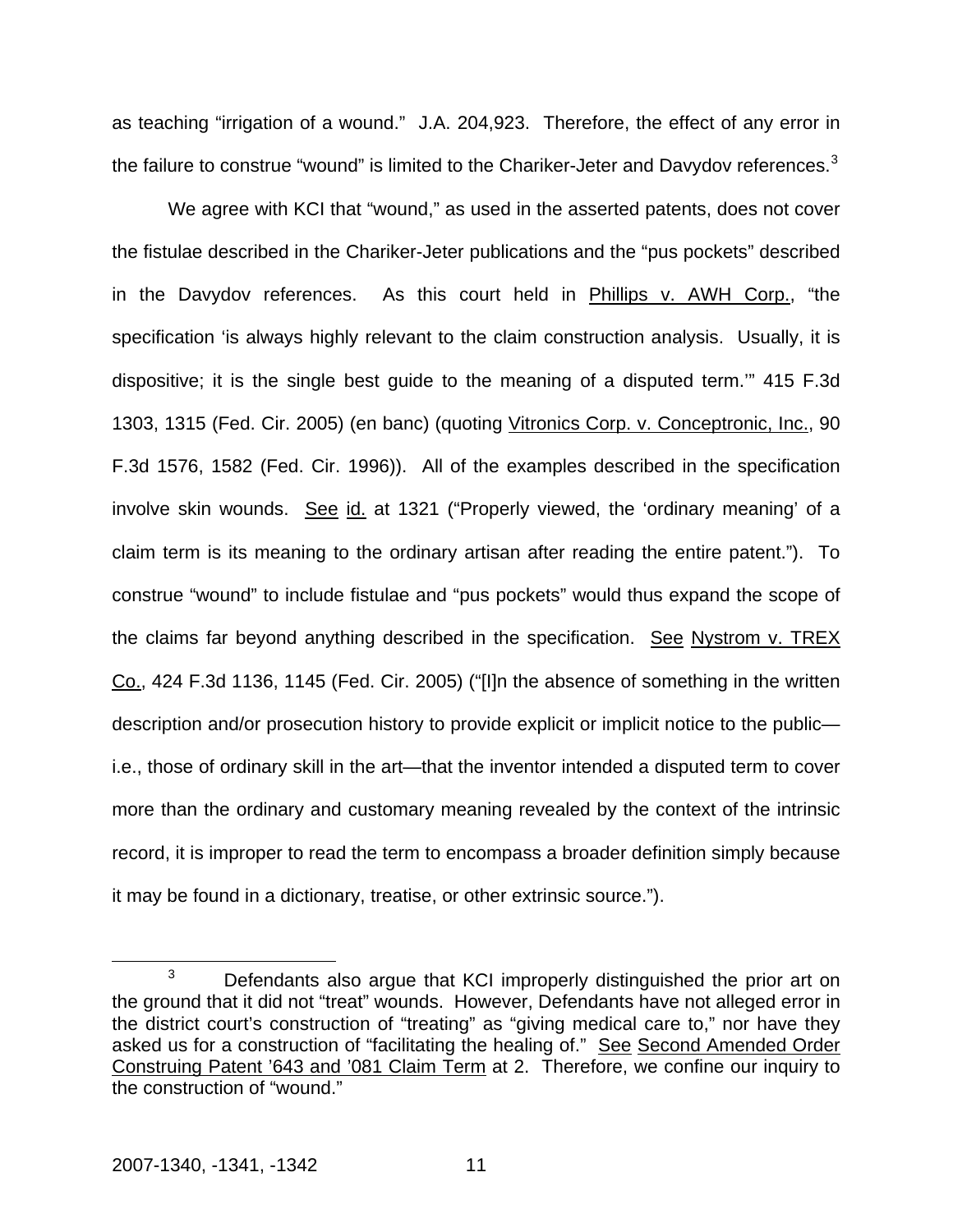We further conclude that the district court's failure to instruct the jury on the construction of "wound" in this case was harmless.<sup>[4](#page-12-0)</sup> See B. Braun Med., Inc. v. Abbott Labs., 124 F.3d 1419, 1423 (Fed. Cir. 1997) (holding that the district court's pre-Markman failure to instruct the jury on the construction of a means-plus-function limitation was harmless because the jury adopted the correct construction). Because the jury's verdict is supported under the proper construction, and because we perceive no danger under the circumstances of this case that the jury may have used an incorrect construction of "wound" that might have prejudiced Defendants, there is no need to remand for a new trial.

## 2. Substantial Evidence of Nonobviousness

 Defendants next argue that regardless of which claim construction is used, the prior art references disclose "treating wounds with negative pressure." In support of this, Defendants cite the Chariker-Jeter publications that describe treatment of wounds complicated by fistulae, Dr. Chariker's testimony about the use of that method on a wound that did not include a fistula, the Svedman article, the Johnson article, and the Davydov articles.

 The scope and content of the prior art are factual questions to be determined by the jury. Graham v. John Deere Co. of Kan. City, 383 U.S. 1, 17 (1966). This court reviews these factual determinations, "whether explicit or implicit within the verdict, for

<span id="page-12-0"></span> $\overline{4}$ <sup>4</sup> While O2 Micro International, Ltd. v. Beyond Innovation Technology Co., 521 F.3d 1351 (Fed. Cir. 2008), permits a remand for further claim construction, it does not require one. Remanding is particularly unnecessary in this case, where claim construction was briefed before the district court and the disputed term was initially construed but later vacated because the parties did not use the construction in front of the jury. See id. at 1363 (remanding because "the district court is in the best position to determine the proper construction of this claim term in the first instance").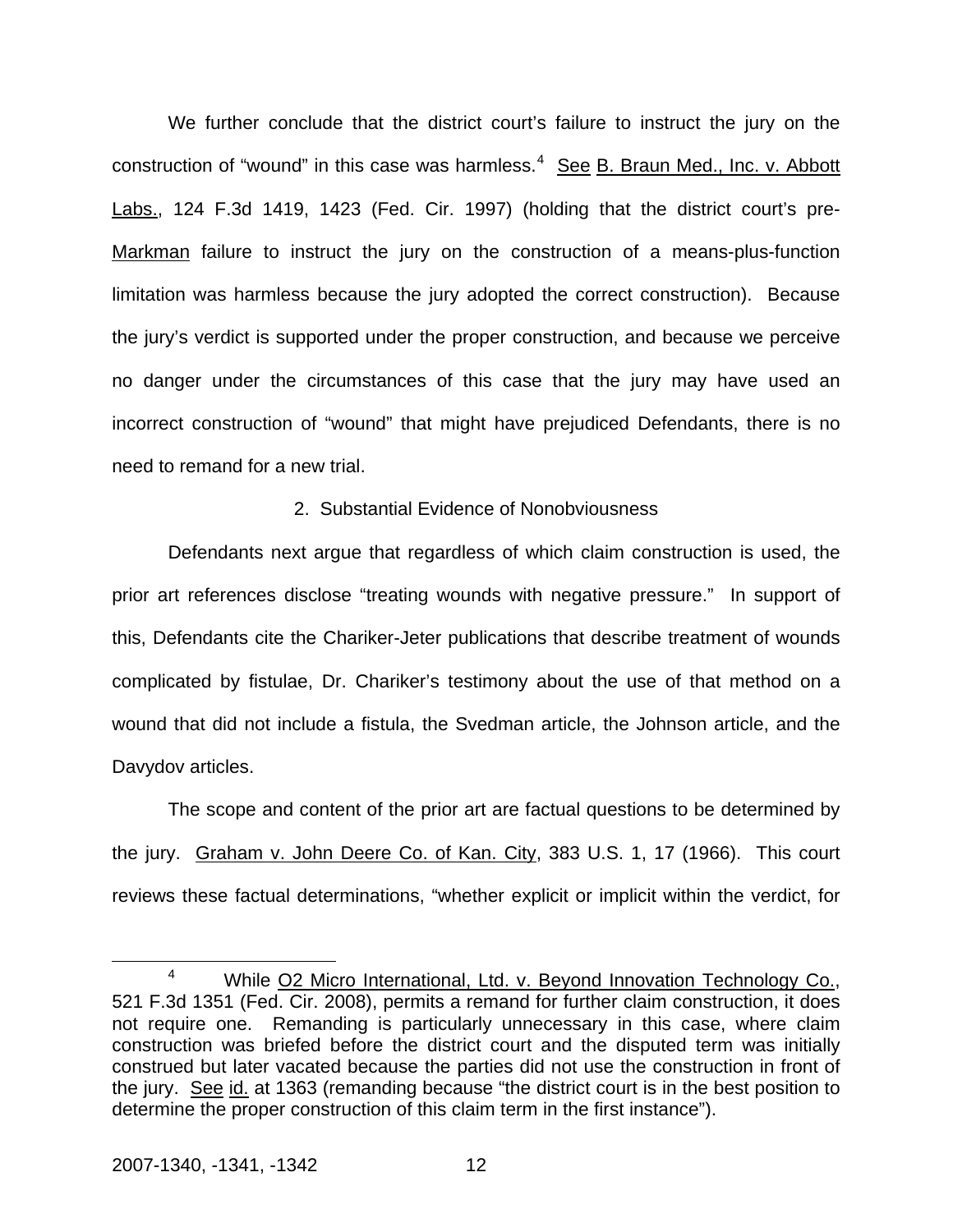substantial evidence." LNP Eng'g Plastics, Inc. v. Miller Waste Mills, Inc., 275 F.3d 1347, 1353 (Fed. Cir. 2001).

 Defendants primarily rely on the Chariker-Jeter references, including the publications and Dr. Chariker's testimony at trial. However, KCI distinguished these references in front of the jury and presented substantial evidence that these references did not disclose "treating wounds with negative pressure." For example, Dr. Argenta, a witness for KCI and one of the named inventors on the asserted patents, testified that the Chariker-Jeter system is "totally different" from the claimed invention. Specifically, Dr. Argenta stated that the Chariker-Jeter method was designed for draining the effluent from fistulae, not treating a wound in order to increase granulation. Additionally, KCI's expert, Dr. Orgill, testified that the Chariker-Jeter references "deal<sup>[]</sup> with draining fistulas only, no[t] healing of the wound." With respect to Dr. Chariker's testimony about the use of the method on a patient whose wound did not include a fistula, KCI purports to have impeached Dr. Chariker's testimony about this patient with contradictory deposition testimony. The jury was correctly instructed, however, that it was the "sole judge[] of credibility" and that it must decide which witnesses to believe. Moreover, Fifth Circuit law dictates that "in case[s] of conflicting expert testimony, the jury is entitled to make credibility determinations and believe the witness it considers more trustworthy." Streber v. Hunter, 221 F.3d 701, 726 (5th Cir. 2000) (quotations omitted). Based on our review of the record, we find that the testimony of KCI's witnesses was sufficient to allow the jury to reach the conclusion that the Chariker-Jeter method was not used to "treat a wound with negative pressure" as required by the claims.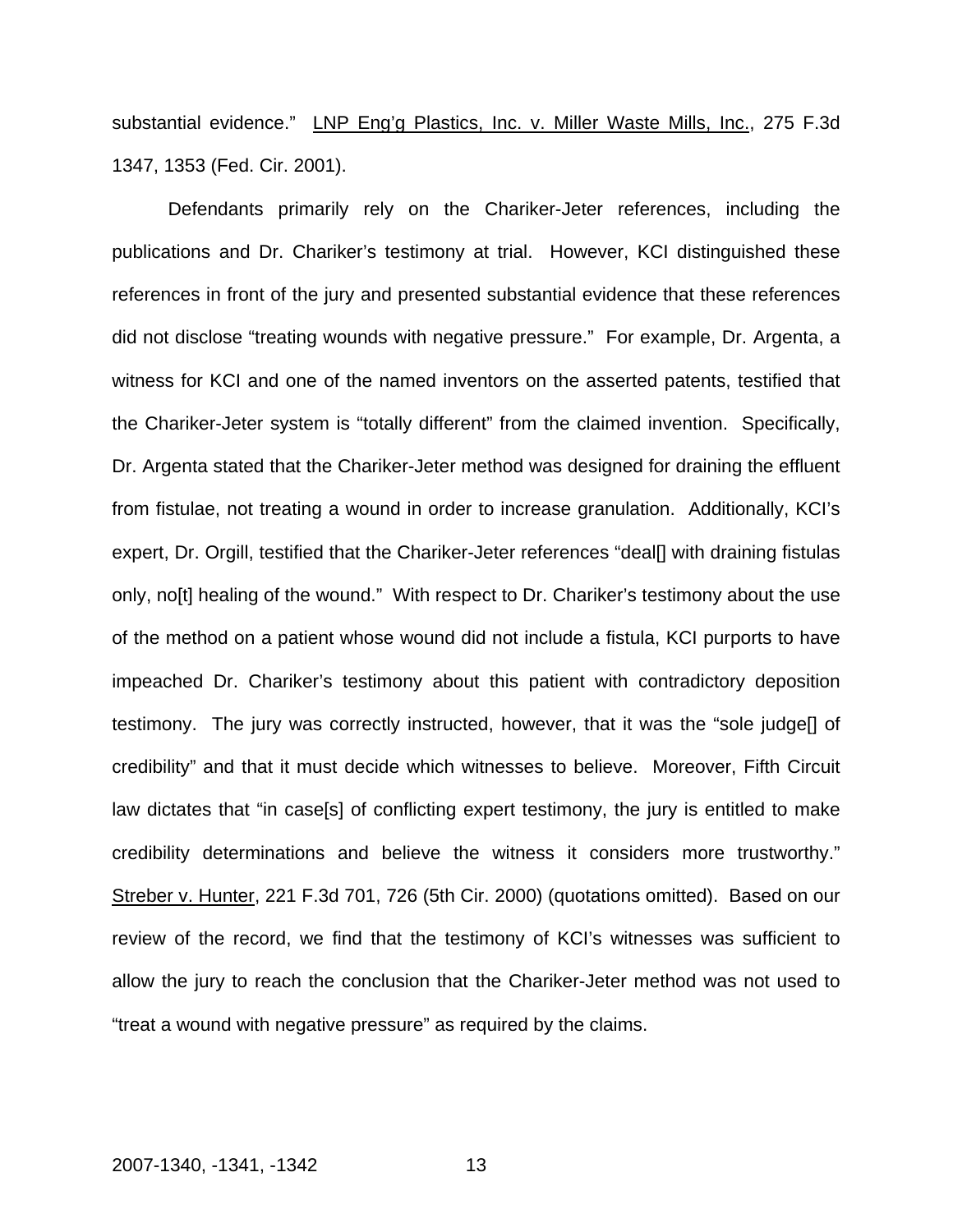We reach the same conclusion regarding the Svedman, Johnson, and Davydov articles. Dr. Orgill distinguished the Svedman technique on two grounds. First, Dr. Orgill told the jury that Svedman taught an irrigation device, not a device for treating a wound with negative pressure. Second, Dr. Orgill explained that the Svedman technique could not maintain negative pressure on the wound because the Vaseline between the dressing and the wound would become viscous when warmed by contact with human skin. With respect to the Johnson article, Dr. Orgill told the jury that the skin graft, not the negative pressure, was treating the wound. According to Dr. Orgill, the Johnson article simply described one of many ways to immobilize a skin graft to a wound. Finally, Dr. Orgill testified that Davydov did not teach treatment of a "wound" with negative pressure. Rather, Dr. Orgill explained, the Davydov method was used to treat a "pocket of pus" that was "enclosed within the breast." According to Dr. Orgill, the only wound disclosed in the Davydov articles was the incision made to gain access to the "pocket of pus," which did not begin to heal until the suction device was removed.

Thus, KCI addressed each of Defendants' prior art references and provided the jury with a basis for determining that they did not teach or suggest "treating a wound with negative pressure," a limitation found in every asserted claim. We conclude that

this was sufficient to support the jury's verdict of nonobviousness.<sup>[5](#page-14-0)</sup>

3. The District Court's Review of the Jury's Verdict on Obviousness

<span id="page-14-0"></span> $\frac{1}{5}$ <sup>5</sup> While this appeal was pending, claim 13 of the '643 patent was rejected during reexamination as obvious in view of two other Svedman references that were not relied on by Defendants in this appeal. Because those references were not argued before us, the results of the reexamination have no effect on this appeal.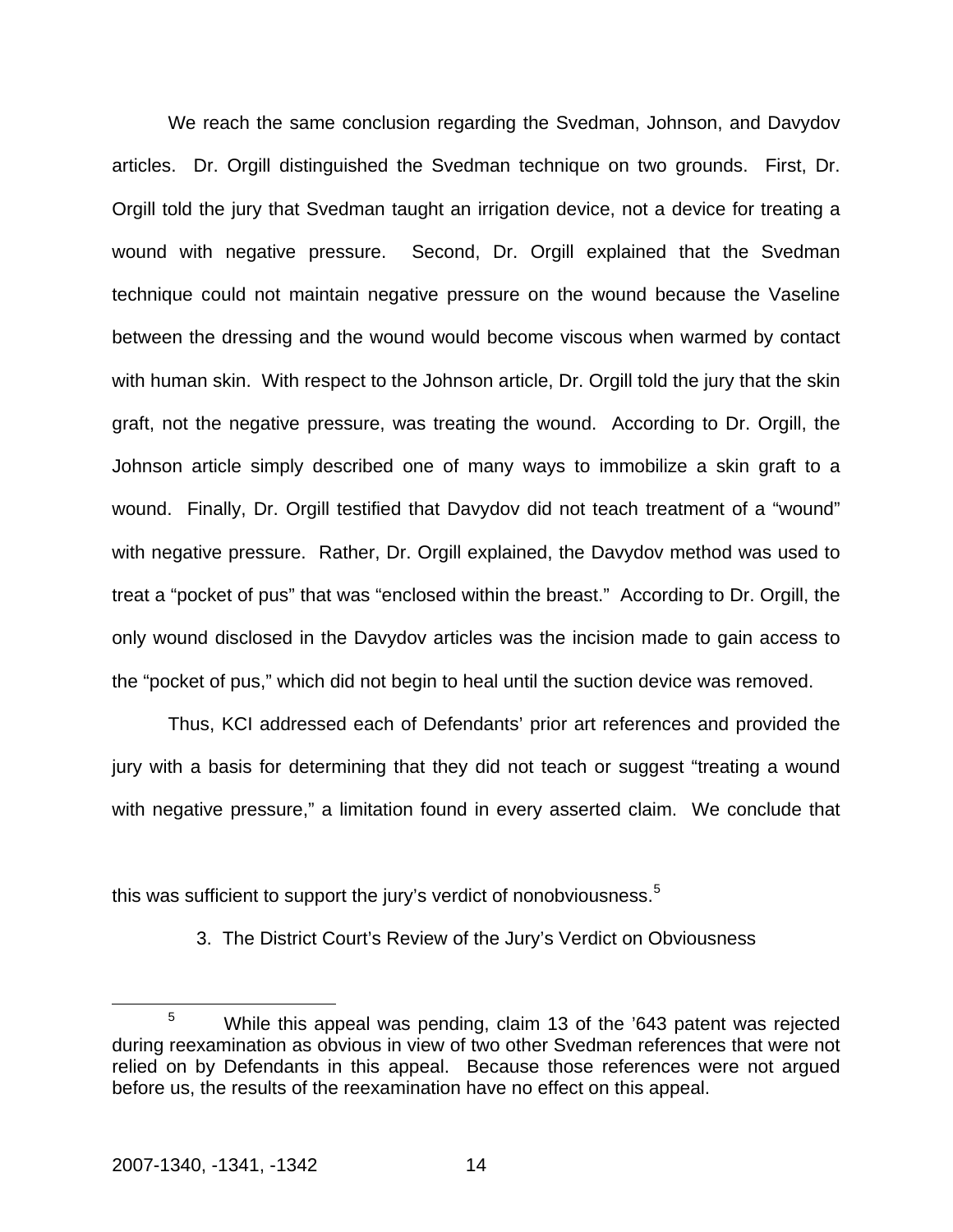Defendants' final argument with respect to its JMOL motion is that the district court erred by failing to conduct its own obviousness analysis. Defendants do not argue that submitting the question of obviousness to the jury is error. However, they assert that the district court strayed by "treat[ing] the obviousness conclusion as a pure factual question" and simply reviewing the jury's verdict for substantial evidence. Appellant's Br. 54. Because of this, Defendants argue, the district court never considered which Graham factors justified a nonobviousness verdict. Defendants allege that had such an analysis occurred, the district court would have concluded that the asserted patents were obvious.

 Defendants' obviousness argument at trial relied heavily on the prior art references, the scope and content of which are factual questions to be determined by the jury. See Graham, 383 U.S. at 17. As discussed above, KCI presented substantial evidence to support its interpretation of the references. Thus, we must assume that the jury found that the prior art does not disclose "treating a wound with negative pressure" within the meaning of the patents. See Arsement v. Spinnaker Exploration Co., 400 F.3d 238, 249 (5th Cir. 2005) (on appeal of a motion for JMOL, "the evidence, as well as all reasonable inferences from it, are viewed in the light most favorable to the verdict" (quotations omitted)). In light of this, we conclude that Defendants failed to establish that the asserted claims were obvious as a matter of law.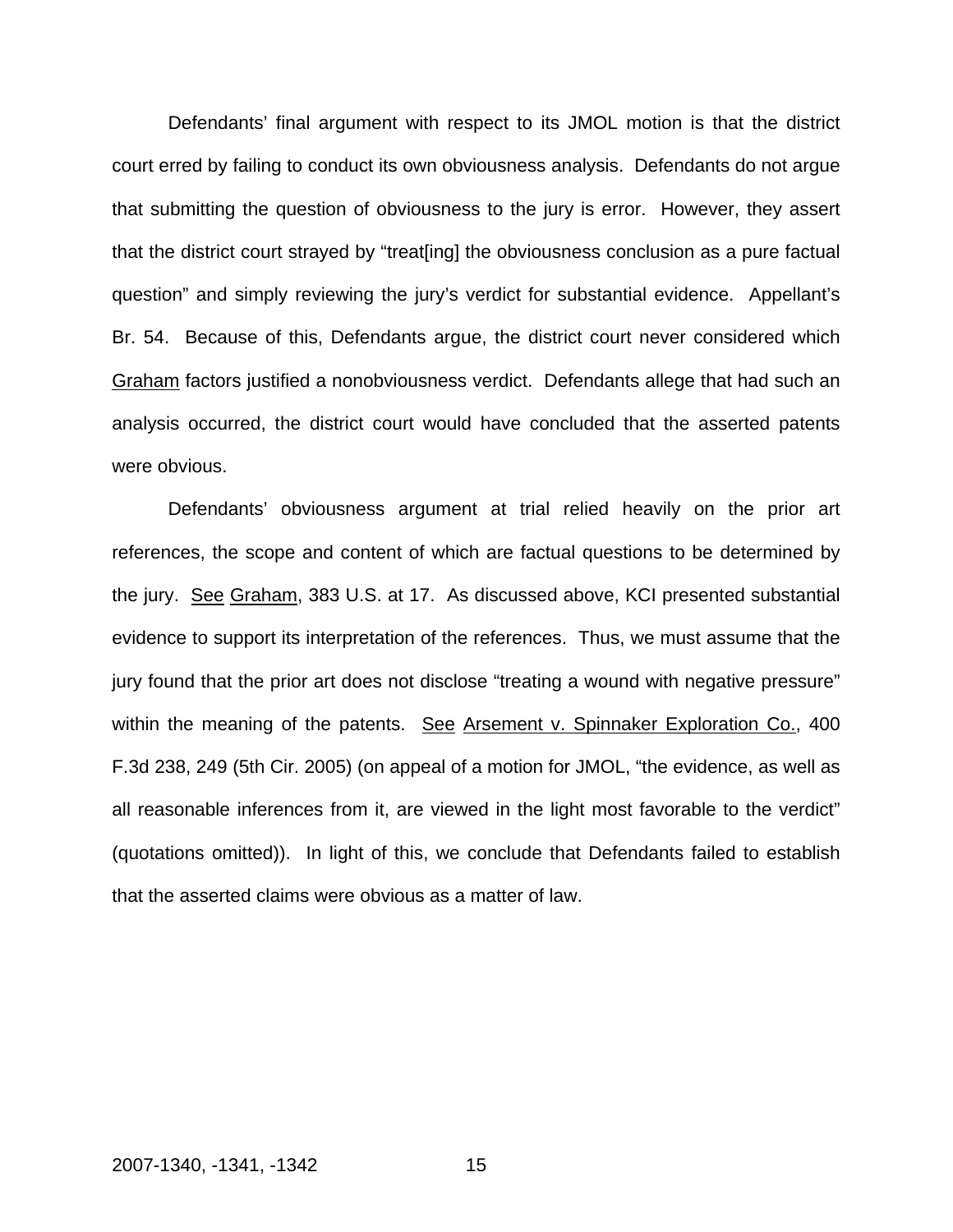#### B. Defendants' Request for a New Trial on Obviousness

 In the alternative to their request for JMOL of obviousness, Defendants seek a new trial on obviousness because of alleged errors in the jury instructions. At trial, the jury was instructed that:

In order to prove obviousness, [Defendants] must prove by clear and convincing evidence that one of ordinary skill in the art at the time would have found in the prior art some teaching, suggestion or incentive to combine the prior art in the way [KCI] did in its invention.

J.A. 235 (emphasis added). Defendants concede that they stipulated to this instruction, but argue that a supervening change in the law resulting from KSR justifies their raising this issue for the first time on appeal. KCI responds that because Defendants stipulated to the instruction, any error was "invited" and is thus unreviewable. For the purpose of this review, we assume arguendo that Defendants did not invite the alleged error in the jury instructions.

Challenges to jury instructions are reviewed "under the law of the regional circuit where the district court sits." Voda v. Cordis Corp., 536 F.3d 1311, 1328 (Fed. Cir. 2008). In the Fifth Circuit, an objection to the jury instructions first raised on appeal must "meet the exacting requirements of plain error." Tompkins v. Cyr, 202 F.3d 770, 784 (5th Cir. 2000). "To overturn a verdict for plain error in the instructions, we must find an obviously incorrect statement of law that was probably responsible for an incorrect verdict, leading to substantial injustice." Id. (citations and quotations omitted).

As discussed above, substantial evidence supports a finding that the Chariker-Jeter, Svedman, Johnson, and Davydov prior art references do not "treat wounds with negative pressure" as claimed in the asserted patents. The alleged error in the jury instruction relates to the "teaching, suggestion, or incentive to combine the prior art."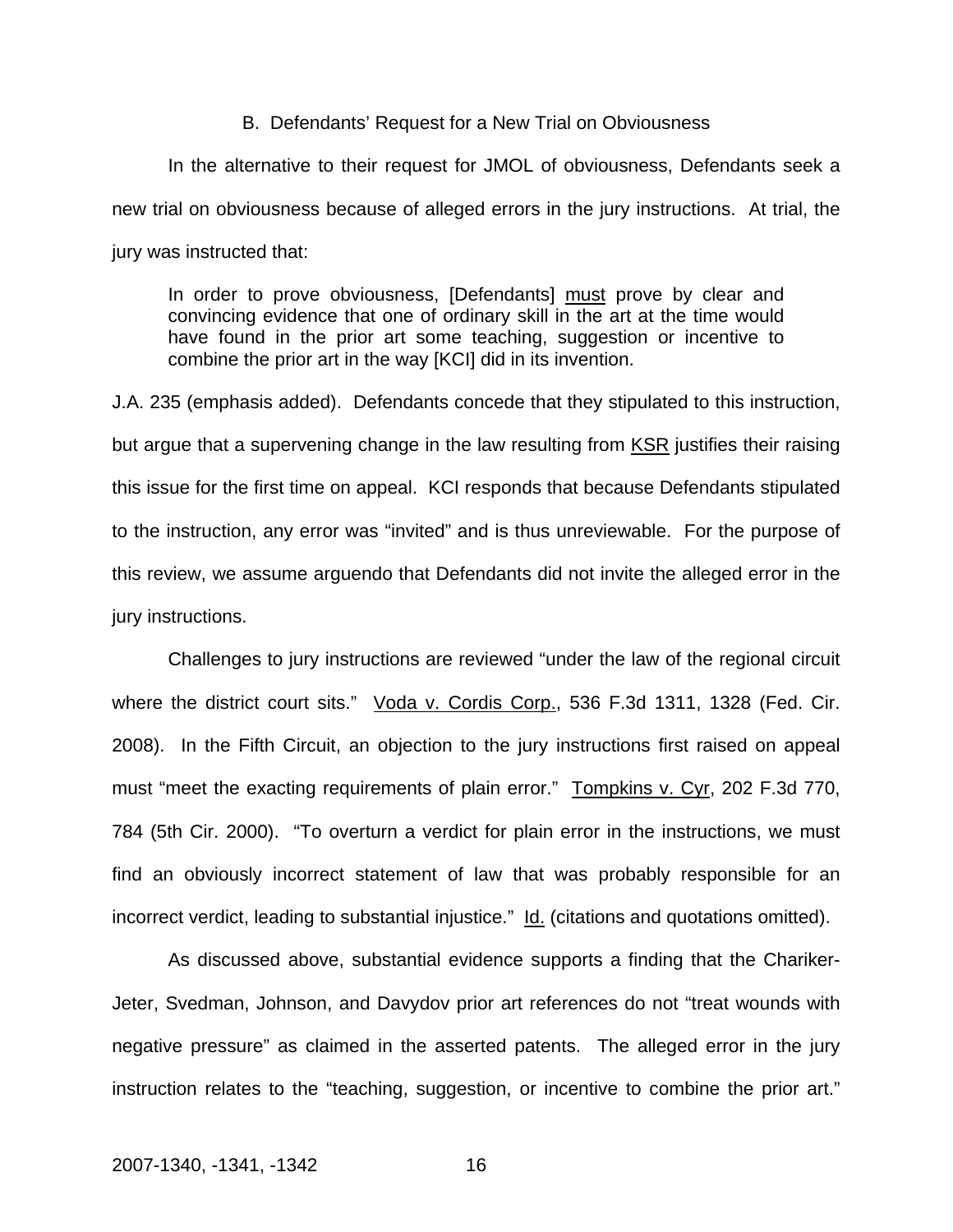Based on our conclusion that there was substantial evidence that none of the prior art references "treat wounds with negative pressure," we are not persuaded that the instruction on obviousness was "probably responsible for an incorrect verdict." See id.; see also z4 Techs., 507 F.3d at 1355 (affirming denial of a new trial on obviousness after KSR because defendants failed to identify evidence establishing a prima facie case of obviousness). Accordingly, we affirm the district court's denial of Defendants' request for a new trial.

#### C. Defendants' Indefiniteness Arguments

 The definiteness analysis requires a determination of "whether one skilled in the art would understand the bounds of the claim when read in light of the specification." Personalized Media Commc'ns, LLC v. Int'l Trade Comm'n, 161 F.3d 696, 705 (Fed. Cir. 1998) (quoting Miles Labs., Inc. v. Shandon, Inc., 997 F.2d 870, 875 (Fed. Cir. 1993)). "If the meaning of the claim is discernible, even though the task may be formidable and the conclusion may be one over which reasonable persons will disagree, we have held the claim sufficiently clear to avoid invalidity on indefiniteness grounds." Exxon Res. & Eng'g Co. v. United States, 265 F.3d 1371, 1375 (Fed. Cir. 2001). Definiteness is a question of law, which we review de novo. Id. at 1376.

 Defendants first argue that "selected stage of healing" is indefinite because the specification does not explain how the selected stage is to be determined for particular wounds at particular times. Further, Defendants argue that whether a wound has progressed to a selected stage of healing is wholly subjective. However, KCI points out that the specification of the '643 patent provides several examples of selected stages of healing. '643 patent col.12 II.47-54. Additionally, KCI submitted a declaration from one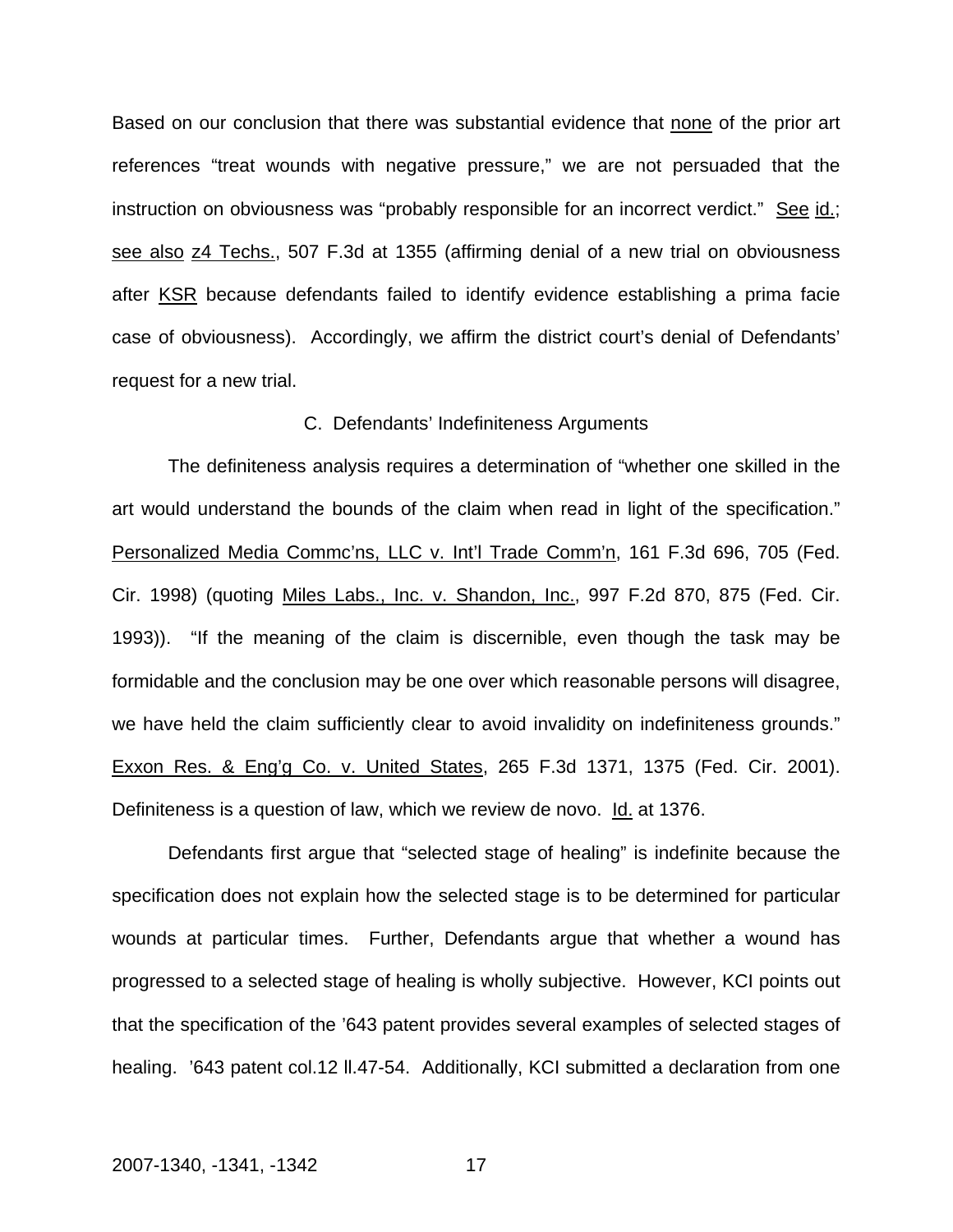of the named inventors of the asserted patents explaining that a doctor of ordinary skill in the art would understand how the selected stage of healing may vary from wound to wound. While it may be true that the patentee's ability to "articulate a definition supported by the specification . . . does not end the inquiry," Defendants have not shown in this case that a person of skill in the art would be unable to ascertain the meaning of the term. See Halliburton Energy Servs. v. M-I LLC, 514 F.3d 1244, 1251 (Fed. Cir. 2008). Accordingly, we conclude that "selected stage of healing" is not "insolubly ambiguous." See Exxon, 265 F.3d at 1375.

 Relying on Honeywell International, Inc. v. International Trade Commission, 341 F.3d 1332, 1339-40 (Fed. Cir. 2003), Defendants also argue that "reduction in bacterial density in the wound by at least 50%" is indefinite because there are several methods for measuring bacterial density, each of which may yield a drastically different result, and a person of ordinary skill in the art would not know which method to use. However, KCI responds that a person of ordinary skill in the art would know which method to use because Example 2 of the '643 patent describes a particular method. '643 patent col.15 ll.58-65. We agree with KCI that Honeywell does not control where, as here, several methods for calculating reduction in bacterial density are available but the specification discloses one particular method. Thus, we conclude that "reduction in bacterial density in the wound by at least 50%" is not indefinite.

 Finally, Defendants argue that the claims reciting a "screen" are indefinite because a person of skill in the art would not know what "overgrowth of tissue in the wound" is or how a "screen" could prevent it. Defendants point to several parts of the record that allegedly present conflicting definitions of "preventing overgrowth," such as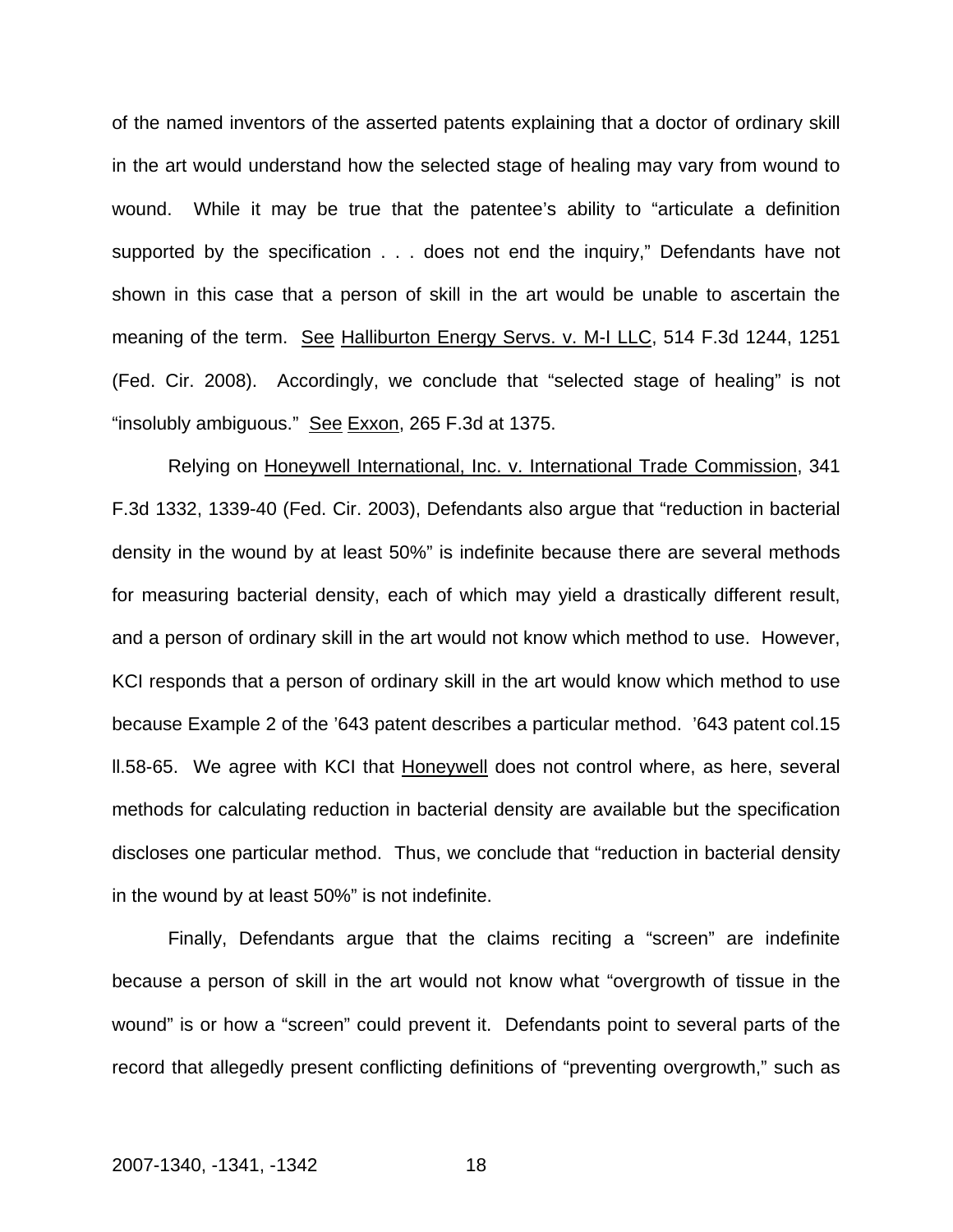"preventing loculation," "removing bacteria," "removing dead tissue that sticks to the screen," and "preventing the formation of scar tissue." KCI argues in response that one of the named inventors defined overgrowth as "[g]rowth of granulation tissue above the surrounding uninjured tissue" and explained that the screen prevented this by "distribut[ing] the pressure" within the wound. KCI also asserts that the allegedly conflicting definitions are not definitions of "overgrowth" at all. Instead, KCI argues, Defendants are pulling quotes from the inventors' deposition testimony about various complications of wound healing and attempting to mischaracterize them as definitions of "overgrowth." In light of KCI's explanation of the record before us, we are not persuaded that this claim term is "insolubly ambiguous." See Exxon, 265 F.3d at 1375. Accordingly, we find no error in the district court's failure to find the term indefinite.

## D. KCI's Motion for JMOL of Infringement

We turn now to KCI's cross appeal on infringement. While several infringement theories were presented at trial, KCI limits its cross appeal to Blue Sky Medical Group, Inc.'s ("Blue Sky") alleged direct and induced infringement resulting from its sale of Versatile kits. Blue Sky assembles and sells several Versatile kits, each of which includes a Versatile pump and a combination of various "convenience items." The most basic kits include a Versatile pump, tubing, and a drain. Other kits include items such as Aquaphor gauze, adhesive dressing, scissors, and gloves. KCI alleges that Blue Sky's sale of certain kits directly infringed the asserted apparatus claims of the '081 patent and induced infringement of both the '081 claims and several method claims of the '643 patent. The jury rejected these contentions and the district court denied KCI's motion for JMOL.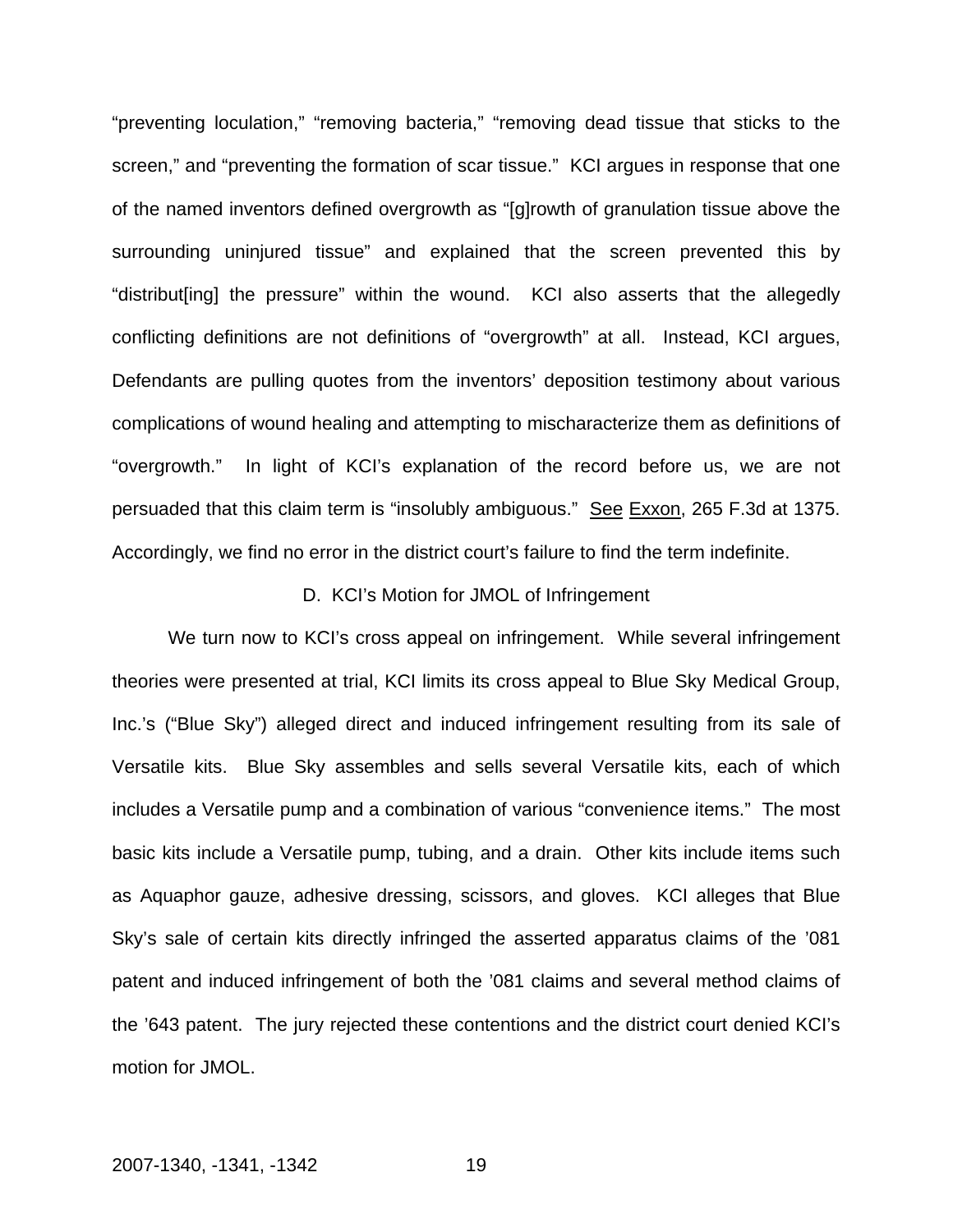#### 1. Direct Infringement

KCI first argues that the undisputed evidence proved that two of Blue Sky's Versatile kits, "Chariker-Jeter Plus" and "Complete," directly infringed each of the twenty-one asserted claims of the '081 patent. According to KCI, the only disputed limitation in these claims was the requirement of a screen for preventing overgrowth of tissue in the wound. KCI alleges that it was undisputed that the Aquaphor contained in both kits satisfied this limitation. KCI relies primarily on the testimony of its expert, Dr. Orgill, who argued that Aquaphor "looks like a screen," "has the semi-rigid properties described in the patent," and is used "to restrain overgrowth of granulation tissue and help provide even distribution of the suction." According to KCI, a reasonable jury could not have found for Blue Sky because Blue Sky never presented any evidence that Aquaphor does not prevent overgrowth.

Blue Sky responds with two grounds on which we could affirm the district court's denial of KCI's motion for JMOL. First, it argues that KCI accused eighteen products, six of which did not contain Aquaphor or anything else alleged to have satisfied the screen limitations, but then stipulated to a verdict form that did not differentiate between the various kits. Blue Sky contends that KCI thus treated infringement as an "all or nothing matter" and cannot now complain about the lack of specificity in the verdict. We need not decide the viability of this "all or nothing" theory, which is contested by KCI, because Blue Sky's second argument, that there was indeed a dispute over whether Aquaphor served to prevent overgrowth, is determinative.

Blue Sky cites the testimony of co-founder Tim Johnson, who explained to the jury that Aquaphor is a "soft, flexible, conforming gauze." Blue Sky also points out that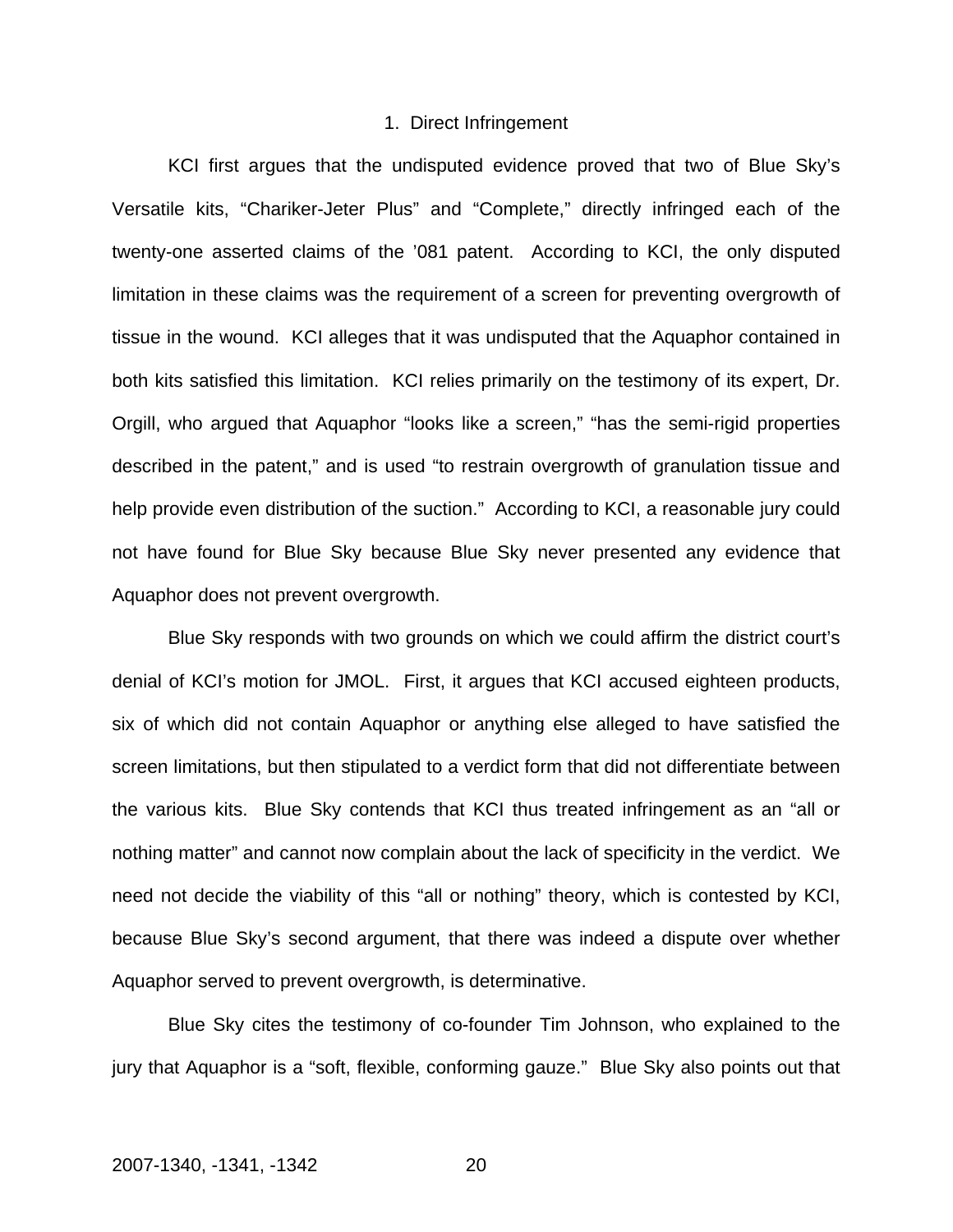the jury observed Aquaphor gauze and had the opportunity to assess its rigidity. Additionally, Blue Sky cites testimony that the purpose of the Aquaphor was to prevent granulation tissue from attaching to either the foam screen or fluffed gauze that was placed in the wound, which allowed the jury to infer that Aquaphor did not prevent overgrowth. Finally, Blue Sky asserts that the jury was not required to accept Dr. Orgill's "wholly conclusory" testimony.

We decline to require the jury to accept the testimony of KCI's lone infringement witness, Dr. Orgill. The jury was instructed that it was not required to accept any particular witness's testimony, and the Fifth Circuit has made clear that the jury is entitled to disbelieve a party's expert if it chooses. See Streber, 221 F.3d at 726. Additionally, while Defendants' evidence may not have been overwhelming, it was nonetheless sufficient to support the jury's conclusion that KCI failed to meet its burden of proving that the Aquaphor prevented overgrowth.

## 2. Induced Infringement

 KCI also appeals the denial of its motion for JMOL that Blue Sky induced infringement of claims 13, 14, and 29 of the '643 patent, each of which is a method claim that recites the use of intermittent suction. Importantly, none of these claims require a screen for the prevention of overgrowth. KCI points out that the Versatile manual explains that it "is designed for operation in two suction modes—continuous and intermittent." Additionally, KCI alleges, Blue Sky told customers that "pressure can be altered . . . to an intermittent setting" and gave express instructions to "[s]elect continuous or intermittent suction mode." KCI cites testimony from a Blue Sky witness that "[m]any of our patients have pain with the intermittent use" as further proof that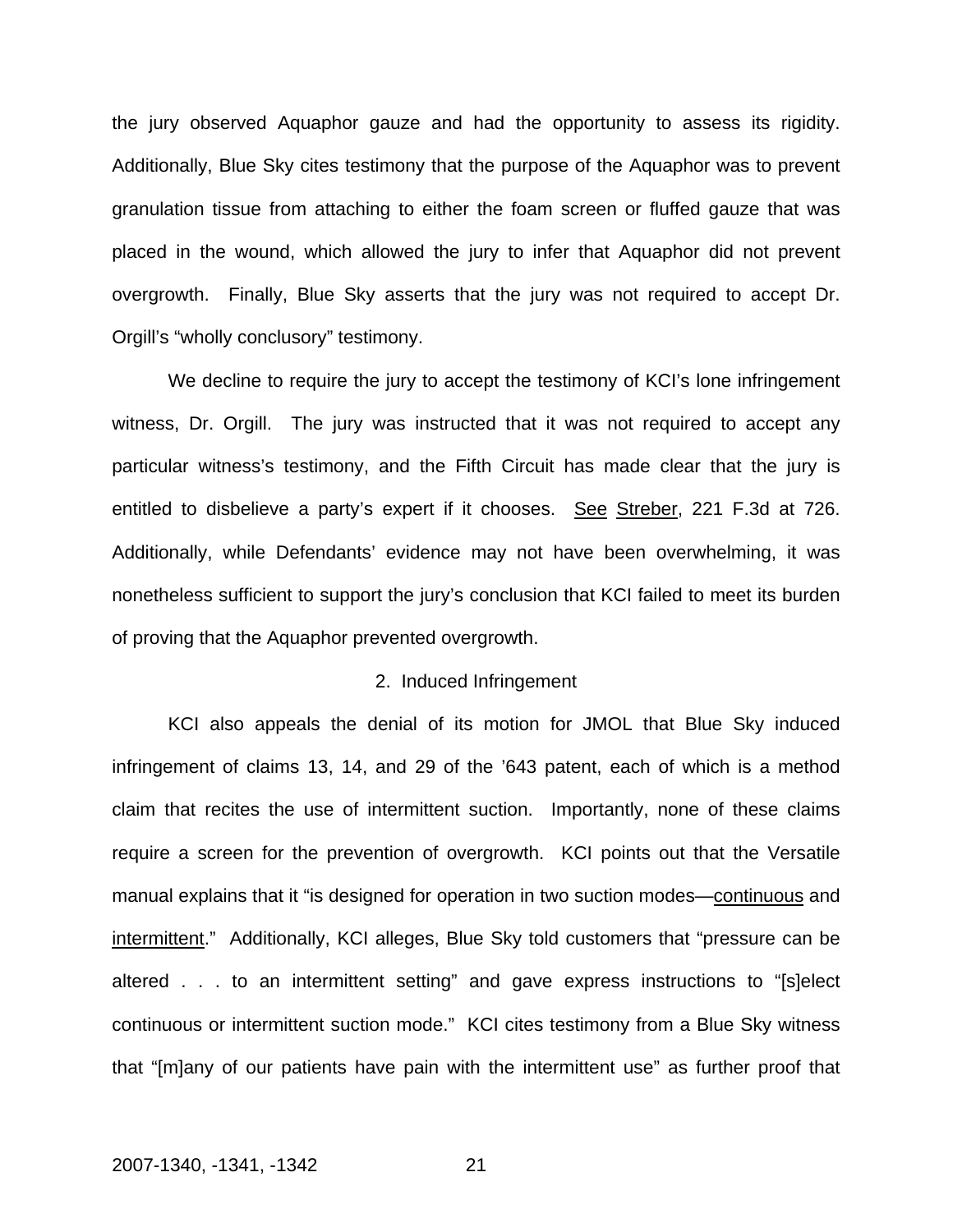customers actually followed these instructions. Finally, at trial, KCI presented a statement from one of Blue Sky's distributors that Blue Sky told it that intermittent pressure was "[s]ometimes successful."

Blue Sky does not dispute that the Versatile is capable of using intermittent suction. Instead, Blue Sky argues that the jury's verdict is correct because KCI failed to prove both actual direct infringement and that Blue Sky had the requisite intent for inducement. With respect to direct infringement, Blue Sky argues that when the testimony KCI relies on—"many of our patients have pain with intermittent use"—is read in context, it is unclear whether the witness, a nurse with thirty years of experience using negative pressure wound therapy, was referring to use of the Versatile or use of KCI's commercial embodiment, the VAC. According to Blue Sky, such ambiguous testimony cannot support, let alone require, an inference of direct infringement. Blue Sky also argues that the product manuals and other circumstantial evidence, without more, are insufficient to prove infringement as a matter of law under Moleculon Research Corp. v. CBS, Inc., 793 F.2d 1261, 1272 (Fed. Cir. 1986). Finally, Blue Sky argues that testimony from its principals, Tim Johnson and Richard Weston, provided substantial evidence to support the jury's finding that Blue Sky lacked the level of intent necessary for inducement.

To prove induced infringement, the plaintiff must prove both direct infringement and "that the defendant possessed specific intent to encourage another's infringement." DSU Med. Corp. v. JMS Co., 471 F.3d 1293, 1306 (Fed. Cir. 2006) (en banc in relevant part). We conclude that substantial evidence supports a finding that Blue Sky lacked the necessary intent. Tim Johnson testified that Blue Sky never intended to infringe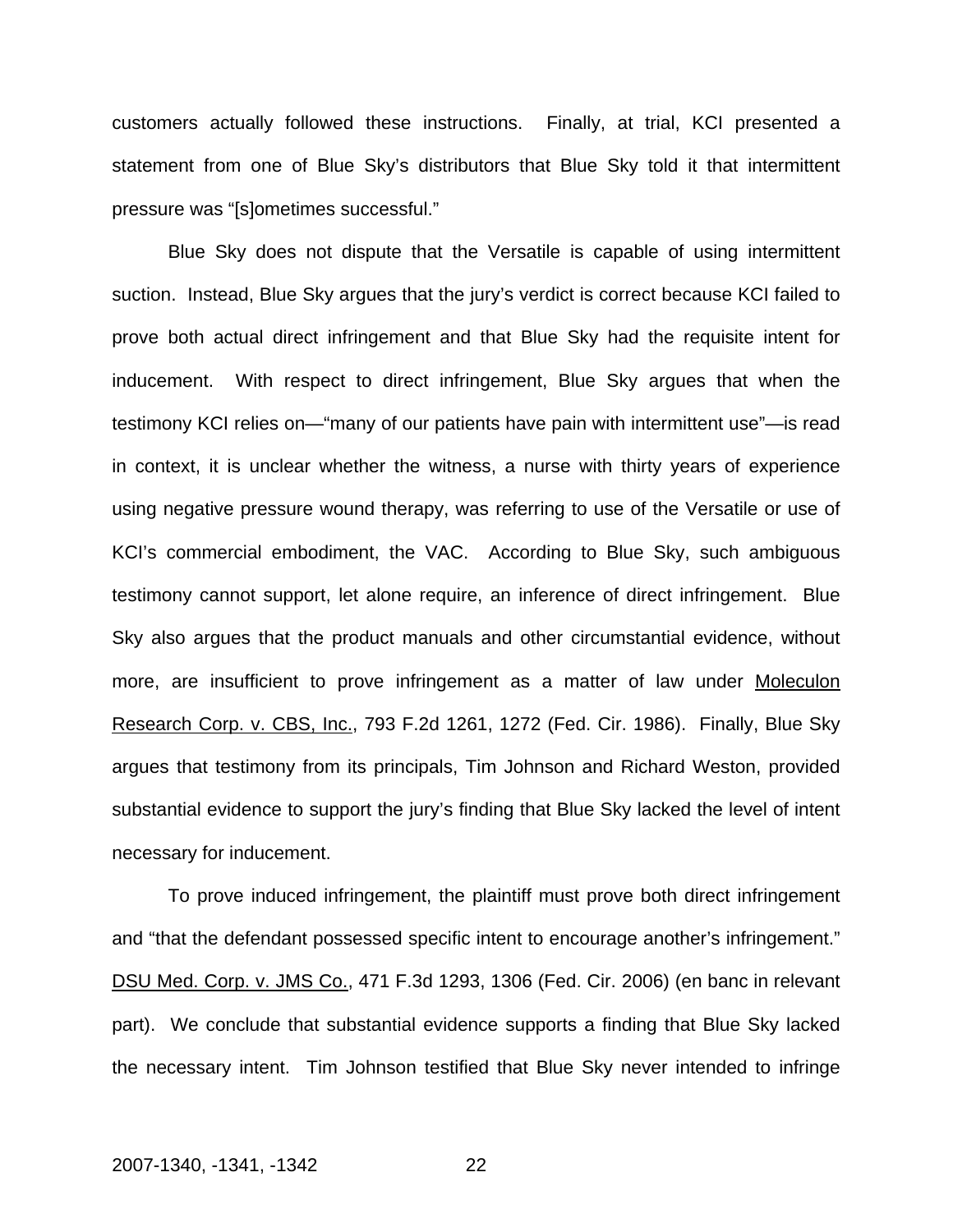KCI's patents. Richard Weston testified that he thought that because the Versatile simply performed the Chariker-Jeter method, which was in the public domain, KCI's patents could pose no barrier to Blue Sky entering the market. KCI may be correct that "practicing the prior art" is not a defense to patent infringement. See Ecolab Inc. v. Paraclipse, Inc., 285 F.3d 1362, 1377 (Fed. Cir. 2002). However, it does not follow that a defendant's belief that it can freely practice inventions found in the public domain cannot support a jury's finding that the intent required for induced infringement was lacking. The jury heard Blue Sky's founders explain why they did not believe they were infringing and had the opportunity to assess their credibility. We find no basis to overturn the jury's decision with respect to inducement.

## E. KCI's Motion for a New Trial

In the alternative to its motion for JMOL, KCI requests a new trial on infringement. In the Fifth Circuit, the district court's denial of a motion for a new trial is reviewed for abuse of discretion. Industrias Magromer Cueros y Pieles S.A. v. La. Bayou Furs Inc., 293 F.3d 912, 924 (5th Cir. 2002).

KCI alleges that Defendants' "practicing the prior art" defense, comparisons of the Versatile to the VAC, and "blatant class-warfare arguments," including references to KCI's wealth and the need for an inexpensive alternative to the VAC, prejudiced the jury and resulted in an incorrect verdict.

Blue Sky responds that any comparisons between the Versatile and the Chariker-Jeter prior art references were relevant to rebut KCI's allegations of copying and willful infringement, to prove lack of intent to induce infringement, and to impeach KCI's expert's unsubstantiated distinctions between the gauze in the prior art and the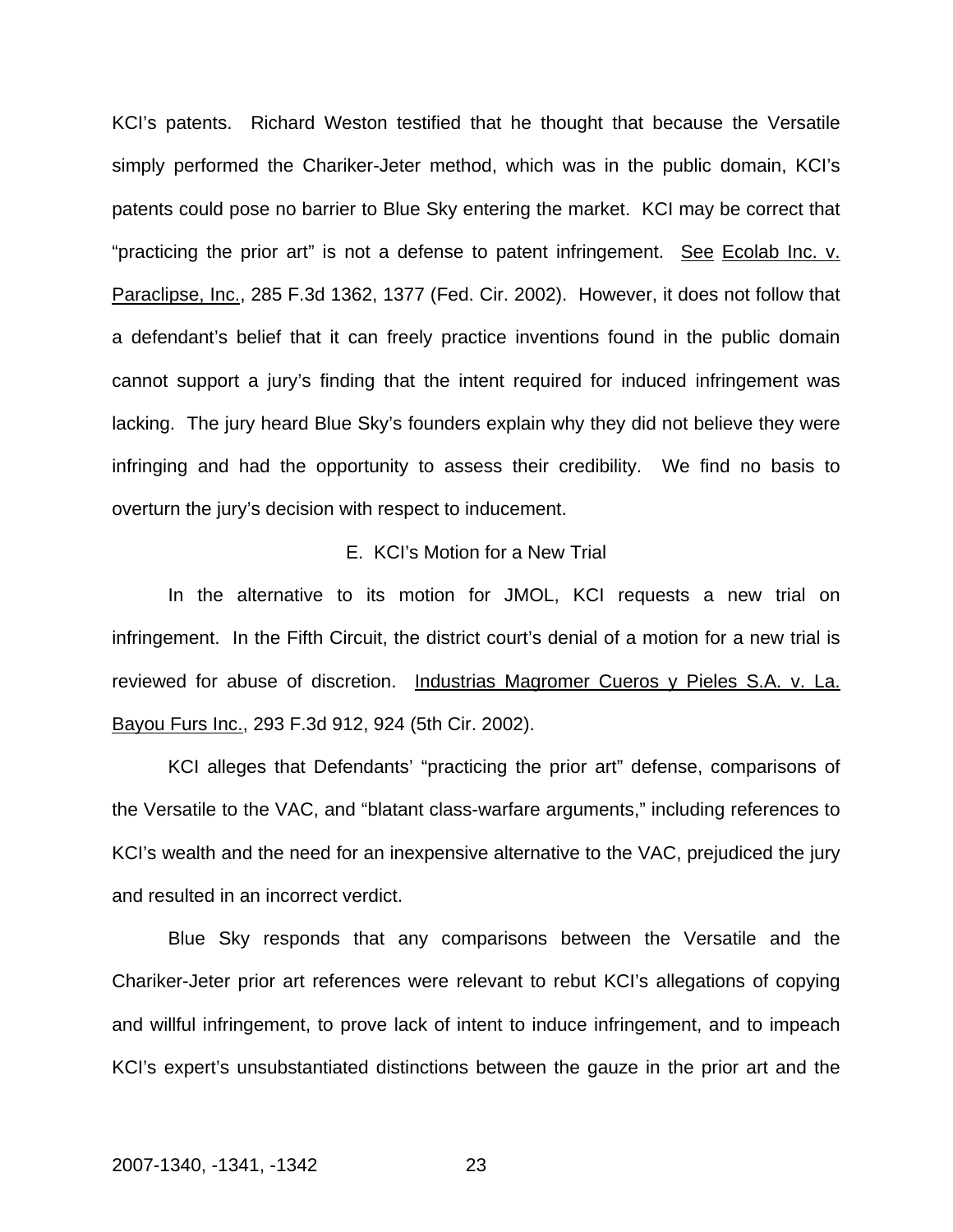gauze used with the Versatile. Similarly, Blue Sky asserts that the comparisons between the VAC and the Versatile were relevant in response to KCI's allegations that Blue Sky blatantly copied the VAC. Finally, Blue Sky argues that its references to KCI's wealth were relevant to prove the bias of KCI's witnesses and respond to KCI's arguments that Blue Sky was more interested in profits than patients.

We agree with Defendants and the district court that the arguments to which KCI objects had proper uses or were made in response to issues raised by KCI. The district court expressly found that Defendants' arguments did not amount to class warfare. Additionally, the jury was specifically instructed that it should not treat anyone unfairly based on wealth. Accordingly, we find no abuse of discretion in the court's denial of KCI's motion for a new trial.

#### III. CONCLUSION

 For the foregoing reasons, we affirm the district court's denial of Defendants' motion for JMOL of obviousness and its determinations that certain claim terms were not indefinite. We also deny Defendants' request for a new trial on obviousness. With respect to KCI's cross-appeal, we affirm the district court's denial of KCI's motion for JMOL of infringement and its request for a new trial on infringement.

#### AFFIRMED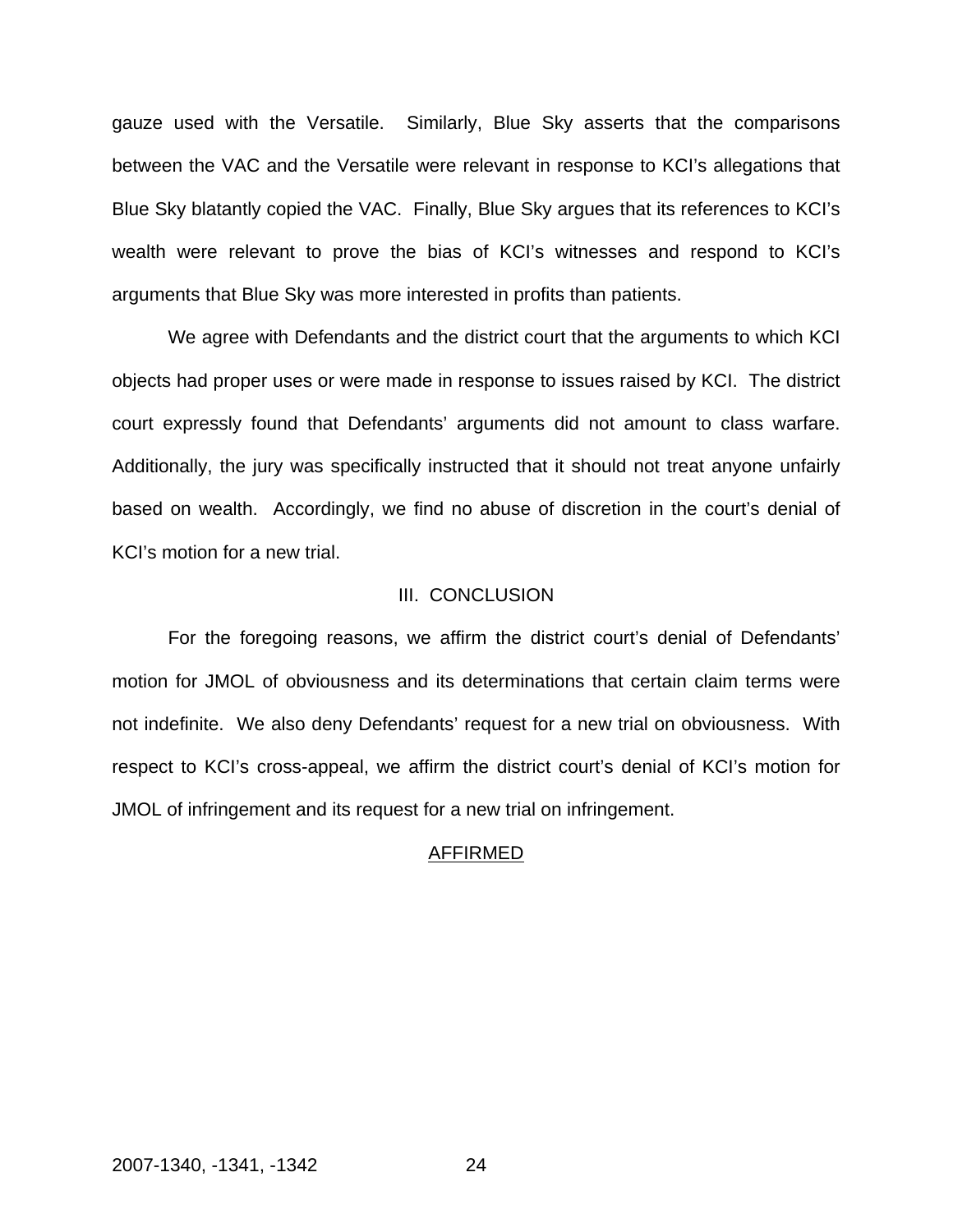# **United States Court of Appeals for the Federal Circuit**

2007-1340, -1341, -1342

# KINETIC CONCEPTS, INC., KCI LICENSING, INC., KCI USA, INC., and WAKE FOREST UNIVERSITY HEALTH SCIENCES,

Plaintiffs-Cross Appellants,

v.

# BLUE SKY MEDICAL GROUP, INC.,

Defendant-Appellant,

and

# RICHARD S. WESTON,

Defendant-Appellant,

and

# MEDELA AG and MEDELA, INC.,

Defendants-Appellants.

Appeals from the United States District Court for the Western District of Texas in case no. 03-CV-0832, Judge W. Royal Furgeson, Jr.

DYK, Circuit Judge, dissenting.

 I respectfully dissent from the majority's holding that affirms the judgment that the claims are nonobvious. In my view, the majority improperly holds that the claim term "wound" can be limited to the disclosed embodiments in the specification, and, having done so, then misreads the specification as showing only embodiments treating harm to the surface of the body or skin wounds. Under the correct construction of this claim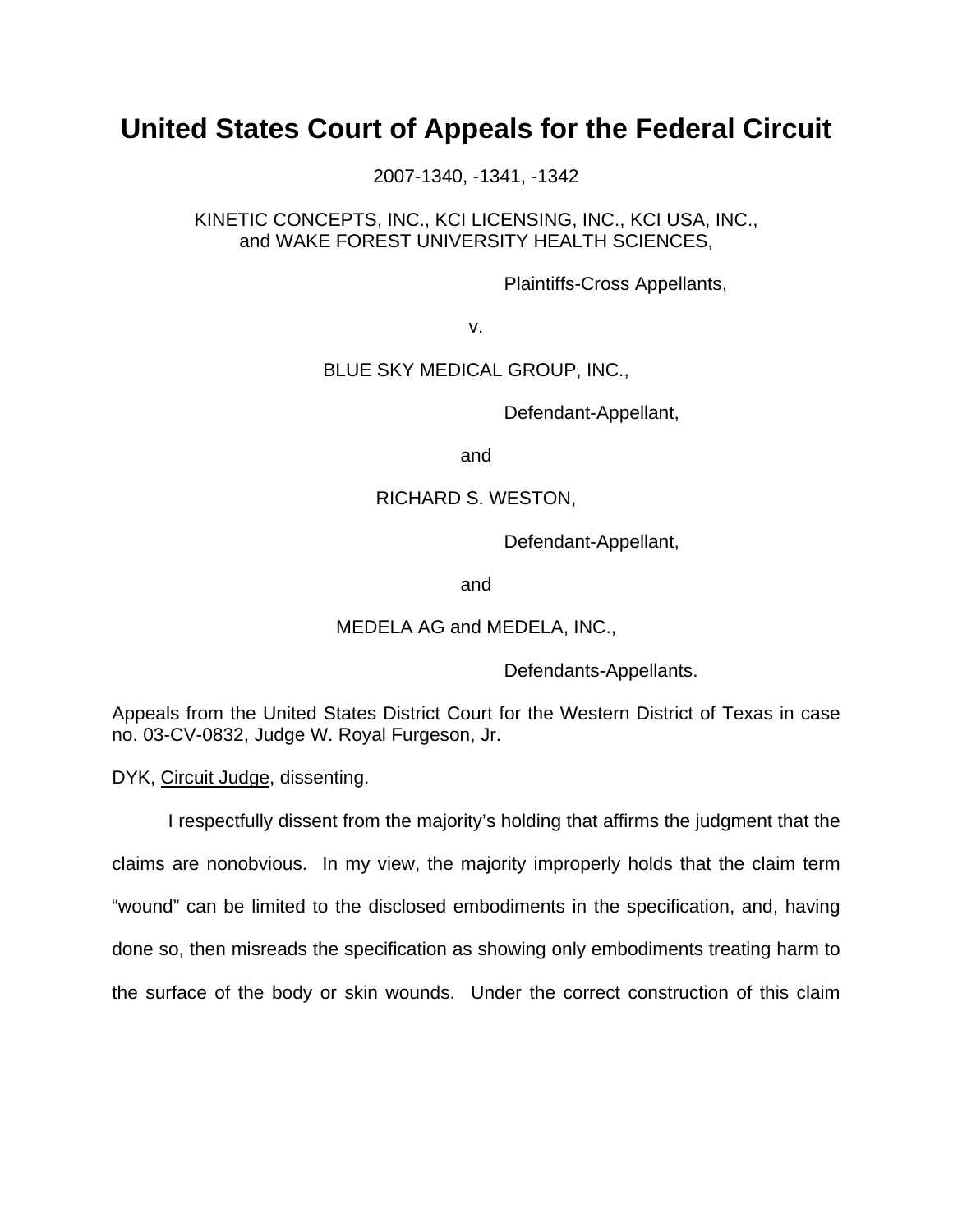term, the asserted claims of U.S. Patent Nos. 5,636,643 ("'643 Patent") and 5,645,081 ("08[1](#page-26-0) Patent") would have been obvious. $1$ 

I

The proper construction of the term "wound" was extensively disputed pre-trial. Defendants Medela AG and Medela, Inc. ("Defendants") argued that "wound" should be construed according to its plain meaning as "injury." Defendants alternatively argued that "wound" should be construed as found in Stedman's Medical Dictionary (26th ed.): "(1) trauma to any of the tissues of the body, especially that caused by physical means and with interruption of continuity [or] (2) a surgical incision."

Plaintiffs Kinetic Concepts, Inc., KCI Licensing, Inc., KCI USA, Inc., and Wake Forest University Health Sciences ("Plaintiffs") argued that "treating a wound" should not be construed at all because it is well within the common experience and understanding of every juror. Plaintiffs argued in the alternative that "wound" should be construed as "tissue damage to the surface of the body, including the epithelial and subcutaneous layers." Although both parties introduced expert reports on claim construction to the district court, neither party relies on these expert reports on appeal.

Initially, the district court construed "wound" as "injury." Kinetic Concepts, Inc. v. Blue Sky Med. Corp., No. 03-CV-0832, at 5 (W.D. Tex. June 28, 2005) ("Order Construing Patent '643 Terms"). However, after approximately ten days of trial, the district court decided sua sponte that it would adopt the Plaintiffs' approach and not instruct the jury on the proper construction of "wound." Kinetic Concepts, Inc. v. Blue

 $\overline{a}$ 

<span id="page-26-0"></span><sup>1</sup> The asserted claims are claims 1-3, 6-8, 11-14, 16, 26-29, and 32 of the '643 patent, and claims 1, 3, 5, 8, 9, 11-13, 27, 31, 33, 36, 37, 54, 56, 58, 61, 62, and 64-66 of the '081 patent.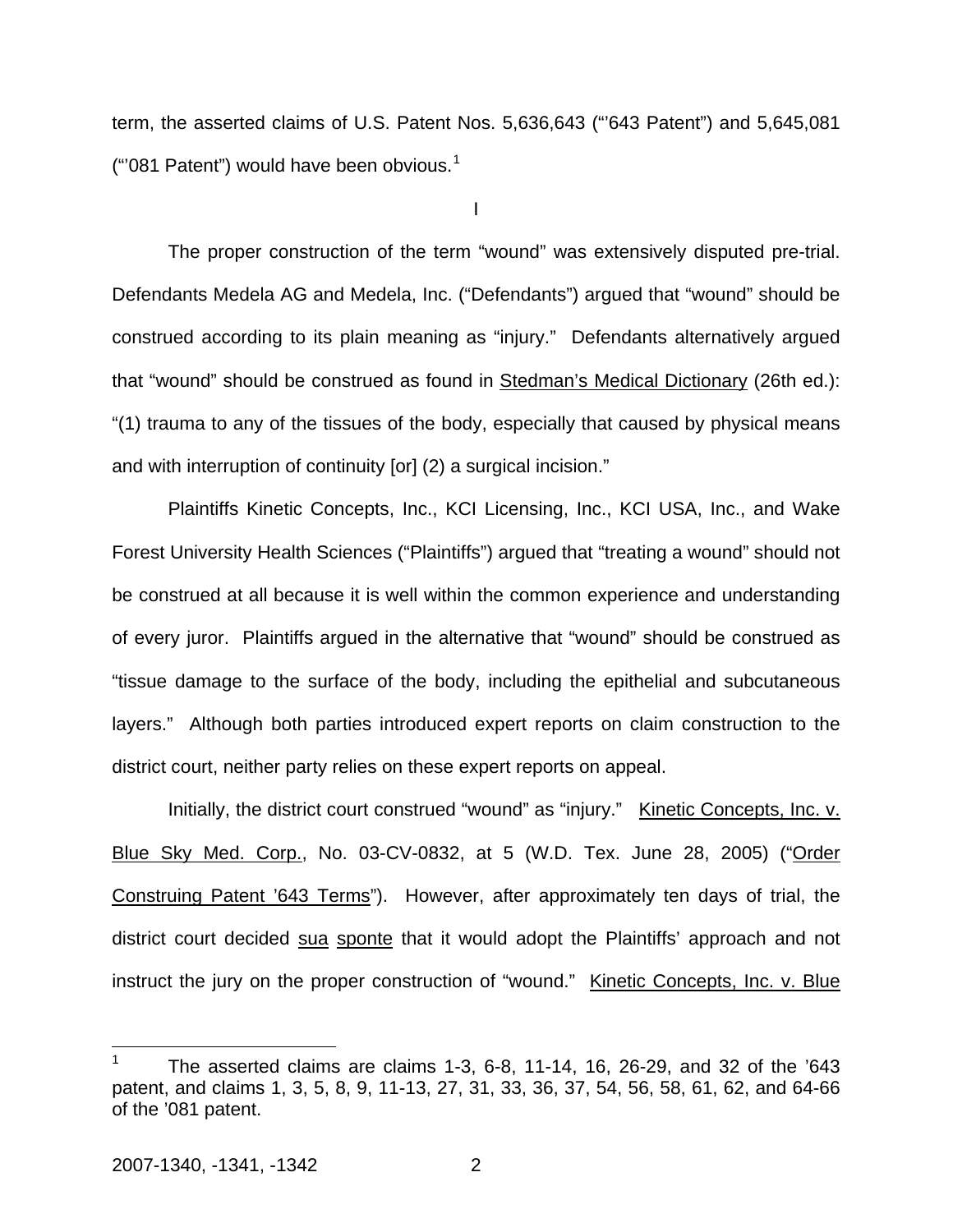Sky Med. Corp., No. 03-CV-0832 (W.D. Tex. June 29, 2006) ("Second Amended Order Construing Patent '643 and '081 Claim Terms").

At trial, Plaintiffs argued the definition of "wound" to the jury in an effort to distinguish the prior art, particularly the public uses of Chariker and Jeter that involved applying negative pressure to surgical incisions including both a hole in the skin and a "fistula" or hole in an internal organ. Plaintiffs argued to the jury that a "fistula" was distinct from a "wound," and that the purpose of the public uses of Chariker and Jeter was "fistula drainage" as opposed to "wound healing."<sup>[2](#page-27-0)</sup>

- Q: Is that wound healing?
- A: No. That's fistula drainage.
- Q: And why isn't that wound healing?

<span id="page-27-0"></span> $\frac{1}{2}$  In opening and closing arguments, Plaintiffs attempted to distinguish the public uses of Chariker and Jeter by focusing on the fact that the method was usually used when there was a fistula: "this [Chariker-Jeter] is about fistulas, not about the wounds that we are talking about," J.A. 200862; "Remember Chariker-Jeter is healing – is drainage, not healing. Chariker-Jeter is fistula only," J.A. 205656; "Now, let's talk about Chariker-Jeter and I will repeat myself 400 times and I will shut up. Chariker-Jeter, fistulas, fistulas, fistulas, fistulas. It's about drainage," J.A. 205665. The testimony of Plaintiffs' expert witness on validity, Dr. Orgill, is also illustrative:

A: Well, Chariker-Jeter describes that they stop this device when the fistula closes. And usually these devices take about 16 days, that's what they describe in their article, for this nasty fluid to stop coming out. And after that, when the fistula closes, then that's when the wound healing or the rest of the wound can start to heal.

J.A. 204932-35. Cross-examination on the definition of wound included an answer from this witness that "[v]ery often people with the definition of tissue would separate tissues from organs, so, in other words, many people in their definition of tissue might not consider, for example, a kidney to be a tissue. I understand some people would, but some people would separate organ from tissues." J.A. 205092. Testimony by an inventor also focused on this distinction:"It's totally different. They're treating drainage. We're treating a wound. . . . We're treating to close a wound. They're treating to control the fistula."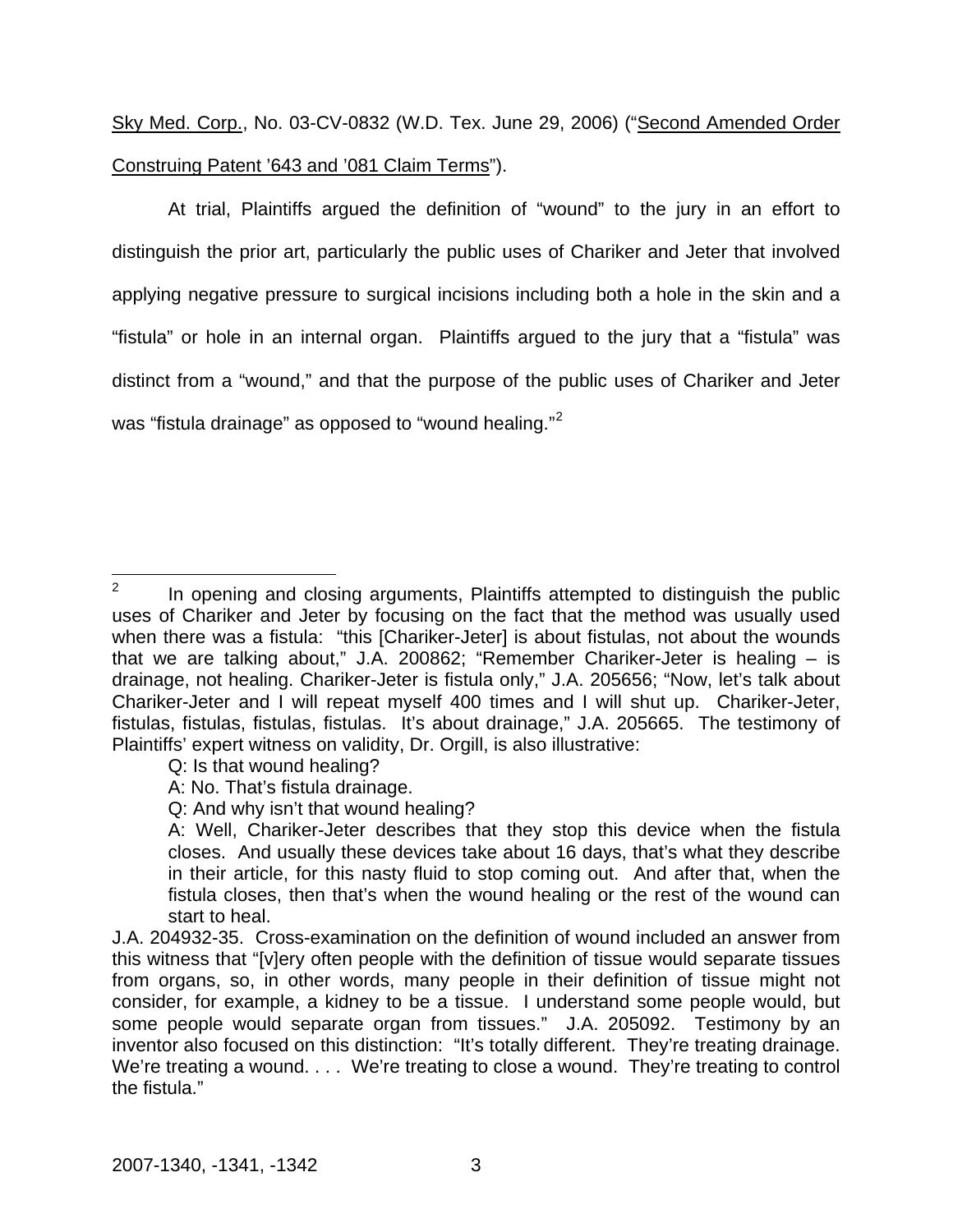The district court's failure to construe the term "wound" was a clear error. We have held that "[w]hen the parties raise an actual dispute regarding the proper scope of [the patent] claims, the court, not the jury, must resolve that dispute." O2 Micro Int'l Ltd. v. Beyond Innovation Tech. Co., 521 F.3d 1351, 1360 (Fed Cir. 2008). It is improper to argue claim construction to the jury because the "risk of confusing the jury is high when experts opine on claim construction." CytoLogix Corp. v. Ventana Med. Sys., Inc., 424 F.3d 1168, 1172-73 (Fed. Cir. 2005); see Sundance, Inc. v. Demonte Fabricating Ltd., No. 2008-1068, slip op. at 11-12 n.6 (Fed. Cir. Dec. 24, 2008). In this case, the definition of the term "wound" was central to the case and a primary focal point of the Markman hearing; as a result, the court should have construed the term "wound."

The appellees do not dispute that it was error to fail to construe wound, instead claiming that the issue "need not be resolved, however, since any error was harmless" under the claim construction now adopted by the majority. Appellee's Br. 51. The majority agrees. However, there is no suggestion by either the majority or the appellees that the verdict could be sustained under the appellants' proposed construction. Thus, the crucial question is whether the majority's claim construction is correct. In my opinion it is not.

III

The majority construes "wound" to mean "tissue damage to the surface of the body, including the epithelial and subcutaneous layers" because "[a]ll of the examples described in the specification involve skin wounds." Maj. op. at 9-11. It is the words of the claim that define the scope of the patent. See Phillips v. AWH Corp., 415 F.3d

II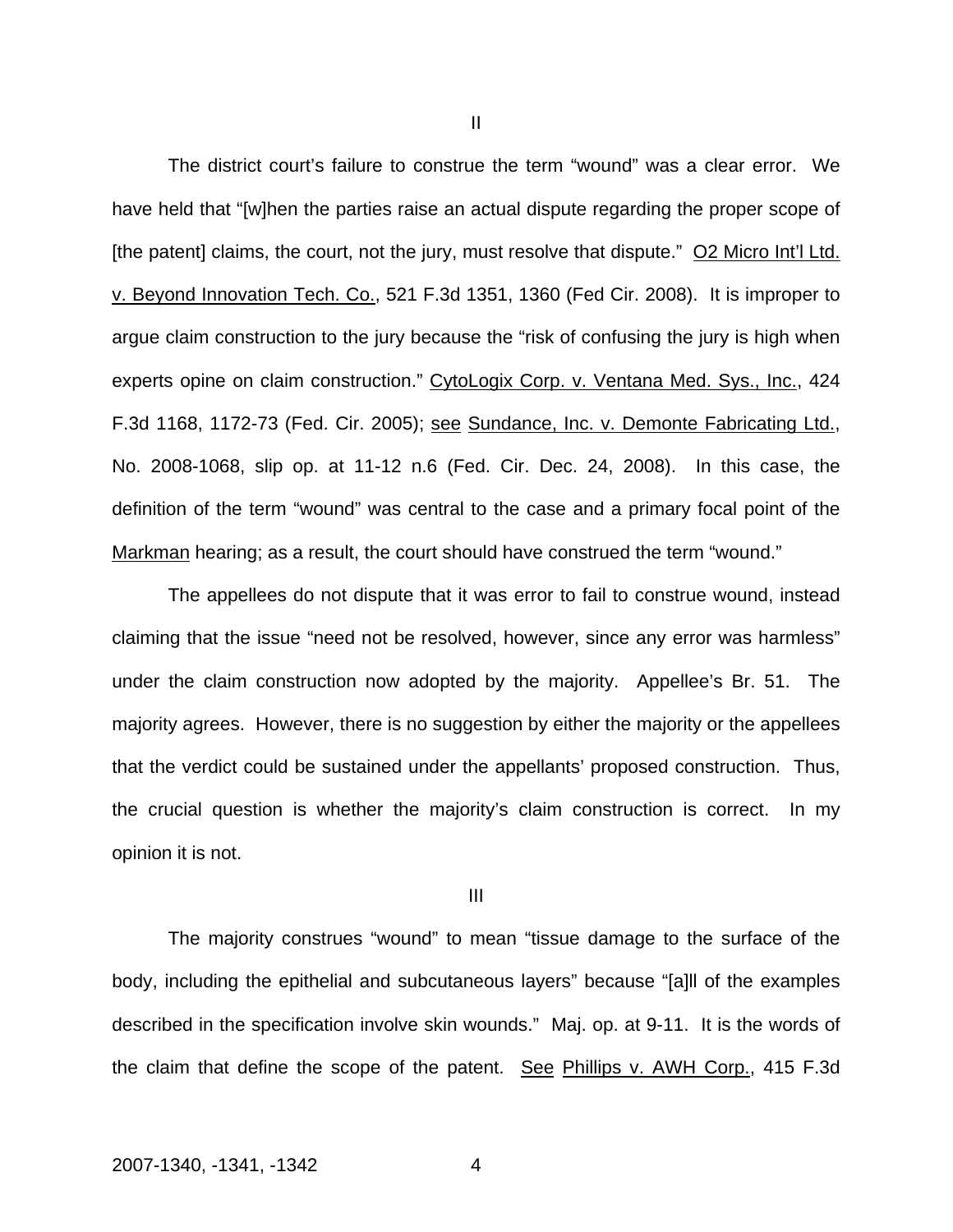1303, 1312 (Fed. Cir. 2005) (en banc). The words are generally construed according to their ordinary and customary meaning, that is, "the meaning that the term would have to a person of ordinary skill in the art in question at the time of the invention." Id. at 1313. This meaning is to be interpreted in the context of the entire patent, including the specification. Id. However, it is improper to import limitations from the specification into the claims where there is no indication that the specific examples in the specification are intended to be strictly coextensive with the claim. Id. at 1323.

The majority holds that the term "wound" should be understood as limited to damage to tissues near the surface of the body, particularly the skin, and should not include damage to organs. The majority points to no medical dictionary or other extrinsic evidence supporting this claim construction. The specification does not define "wound" or provide any examples of the types of harms that would not qualify as wounds under the claim terms. Nor does the specification state that the examples listed in the specification were intended to describe the entire invention. See SciMed Life Sys., Inc. v. Advanced Cardiovascular Sys., Inc., 242 F.3d 1337, 1343-44 (Fed. Cir. 2001) (specification described "all embodiments of the present invention"). Nonetheless, the majority concludes that, because the specification examples supposedly only include descriptions of damage to the skin, the specification limits the kinds of wounds encompassed by the claim. In my view, our decision in Phillips bars us from construing the claims as limited by the specification examples, and the majority's approach is without support in our post-Phillips cases.

But even if the examples could limit the claims, in my view the examples here are not limiting, and indeed the specifications confirm the inappropriateness of the majority's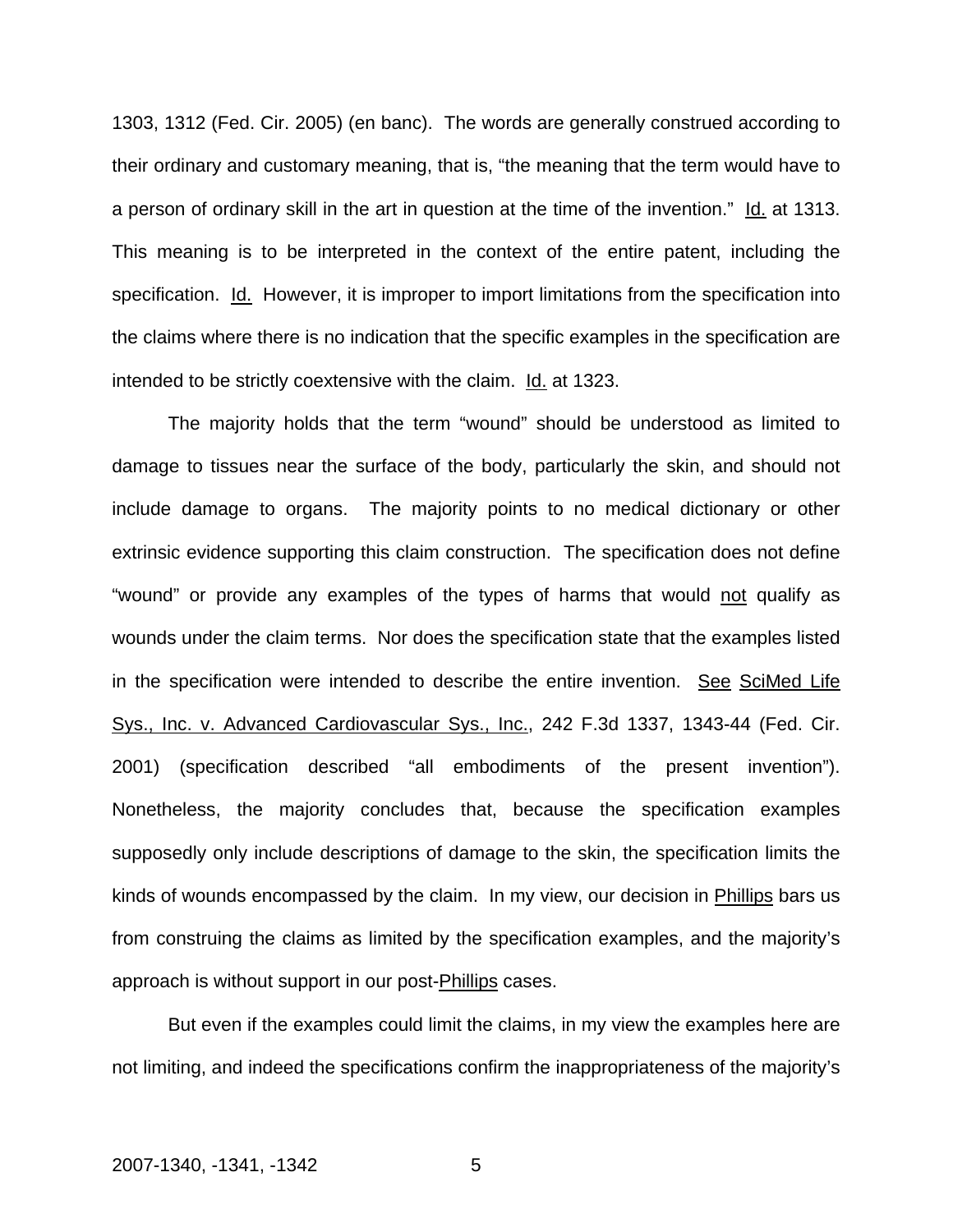construction. The specifications of both patents make clear that the examples are merely "illustrative."<sup>[3](#page-30-0)</sup> The specifications also state that the invention is "useful for treating a variety of wounds." '643 Patent col.12 ll.41-42. "Wounds that have exhibited positive response to treatment by the application of negative pressure include infected open wounds, decubitus ulcers, dehisced incisions, partial thickness burns, and various lesions to which flaps or grafts have been attached." '643 Patent col.2 ll.58-62. (emphasis added). The use of the illustrative and open language of "include" demonstrates that there may be other types of wounds that the specification does not expressly point out, but that would nonetheless be covered by the claim term "wound." See SanDisk Corp. v. Memorex Prods., Inc., 415 F.3d 1278, 1284 (Fed. Cir. 2005); Amgen Inc. v. Hoechst Marion Roussel, Inc., 314 F.3d 1313, 1344-45 (Fed. Cir. 2003). Throughout the specifications, the term "wound" is used only in this broad and inclusive way. See, e.g., '643 Patent col.13 ll.23-29.

Moreover, the majority is incorrect in asserting that "[a]ll of the examples described in the specification involve skin wounds." Maj. op. at 11. In fact, a number of examples illustrate that the wounds at issue are not merely skin wounds but deep wounds that include damage to more than the skin, such as wounds in which bone was exposed, '643 Patent col.19 ll.35-39, col.20 ll.23-27, large quantities of fluid were draining, '643 Patent col.19 ll.23-26, surgical incisions cut through the abdominal wall

<span id="page-30-0"></span> $\frac{1}{3}$  The '081 Patent specification states: "[t]hese examples are provided for illustrative purposes only and are not to be taken as limiting," col.5 ll.47-49, and "[t]he foregoing examples are illustrative of the present invention, and are not to be construed as limiting thereof," col.9 ll.46-48. See also '643 Patent col.21 ll.43-45 ("The terms and expressions which have been employed are used as terms of description and not of limitation.").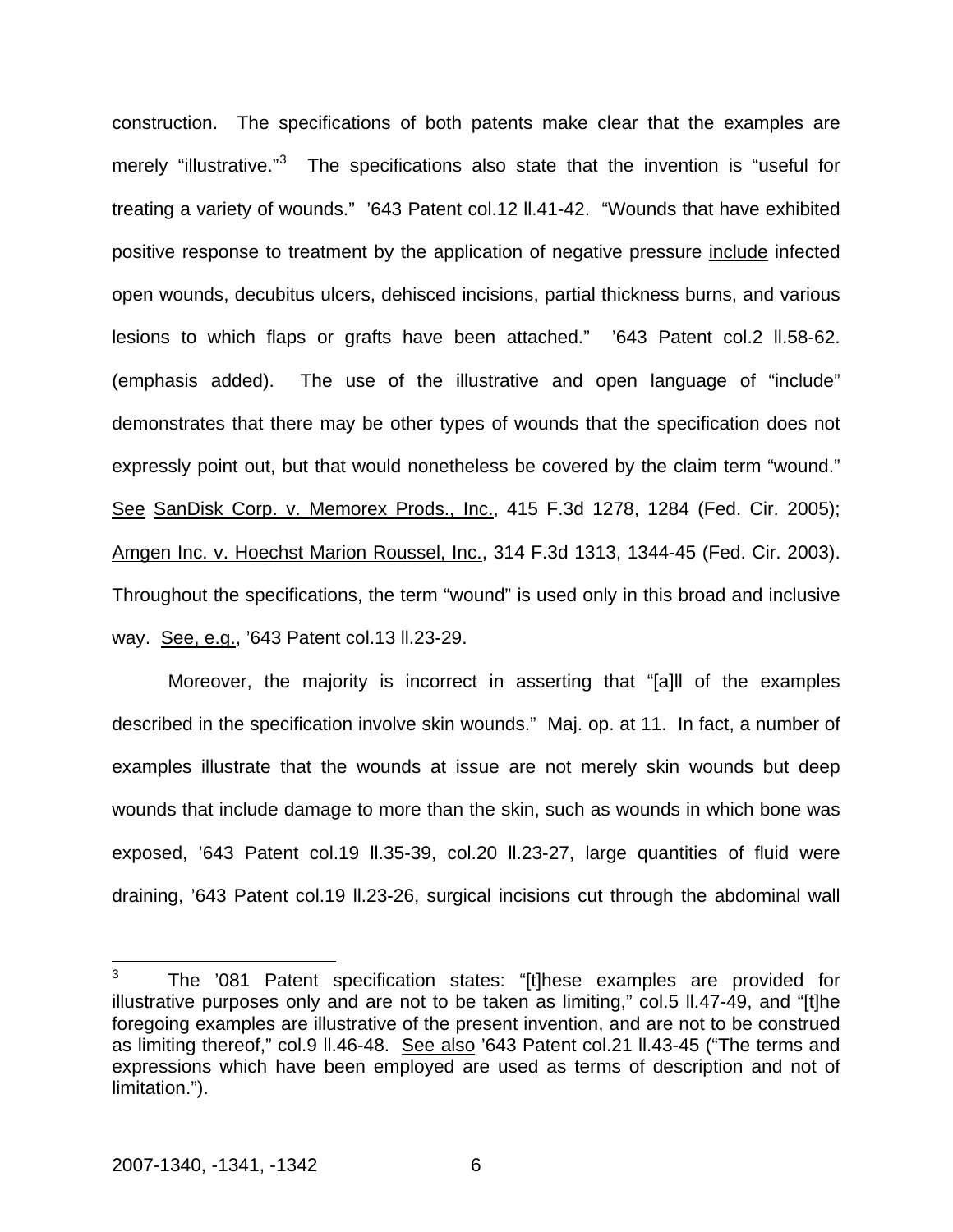and did not heal, '643 Patent col.19 ll.55-65, or bone was infected, '643 Patent col.20 ll.49-61. See also '081 Patent col.8 ll.58-67, col. 9 ll.19-27, ll.35-41. These examples disclose wounds with far more than mere "damage to the epithelial and subcutaneous layers," suggesting that other kinds of damage, including fistulae caused by surgical incision, would be within the definition of "wound" as used in the claim. These examples explicitly identify benefits achieved in the healing of interior tissue. For example, '643 Patent col.19 II.55-65 and '081 Patent col.8 II.60-65 describe increased healing of the abdominal wall by granulation tissue in and through Prolene mesh, and '643 Patent col.19 ll.23-26 and '643 Patent col.20 ll.25-35 describe draining fluid from interior infections.[4](#page-31-0)

In view of the inclusive language and examples of the specification, I would find a dictionary frequently used by a person of ordinary skill in the art significant in understanding the meaning of "wound" in the claim. See Phillips, 415 F.3d at 1322-23 ("[J]udges are free to consult dictionaries and technical treatises . . . when construing claim terms, so long as the dictionary definition does not contradict any definition found in or ascertained by a reading of the patent documents." (quoting Vitrionics Corp. v. Conceptronic, Inc., 90 F.3d 1576, 1584 n.6 (Fed. Cir. 1996))). The definition of "wound"

<span id="page-31-0"></span> 4 To be sure, one of the identified purposes of the invention applies only to the skin. See '643 Patent col.1 ll.20-25 (describing the "zone of stasis" in which blood flow to the skin around a wound is restricted as a problem addressed by the invention). However, we have held that "[t]he court's task is not to limit claim language to exclude particular devices because they do not serve a perceived 'purpose' of the invention. . . . An invention may possess a number of advantages or purposes, and there is no requirement that every claim directed to that invention be limited to encompass all of them." E-Pass Techs., Inc. v. 3Com Corp., 343 F.3d 1364, 1370 (Fed. Cir. 2003).